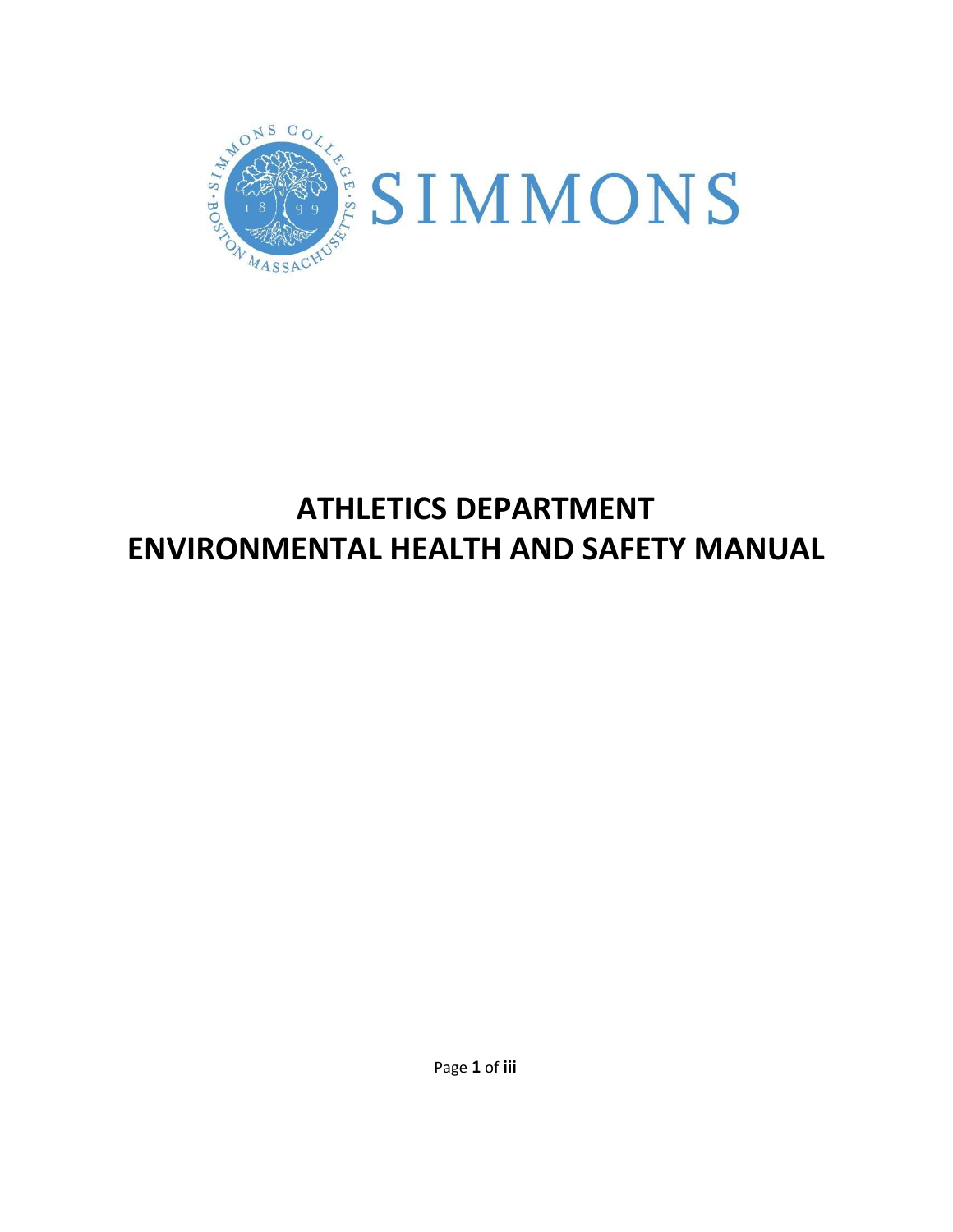Original Date: May 2016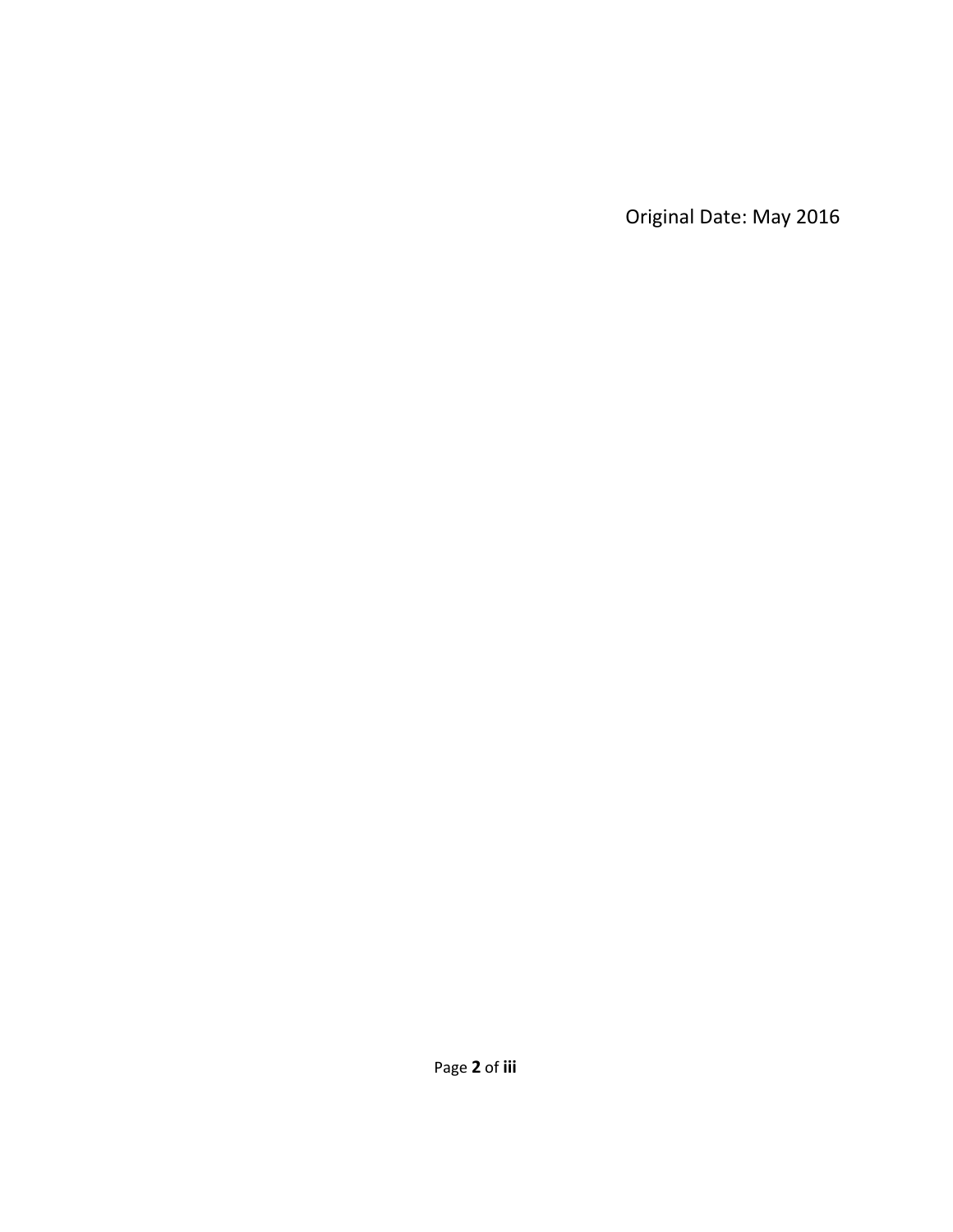### **ATHLETIC ENVIRONMENTAL HEALTH AND SAFETY MANUAL**

### **REVIEW SUMMARY**

| Revision(s) | By | Affiliation | Date | Changes |
|-------------|----|-------------|------|---------|
|             |    |             |      |         |
|             |    |             |      |         |
|             |    |             |      |         |
|             |    |             |      |         |
|             |    |             |      |         |
|             |    |             |      |         |
|             |    |             |      |         |
|             |    |             |      |         |
|             |    |             |      |         |
|             |    |             |      |         |
|             |    |             |      |         |
|             |    |             |      |         |
|             |    |             |      |         |
|             |    |             |      |         |
|             |    |             |      |         |
|             |    |             |      |         |
|             |    |             |      |         |
|             |    |             |      |         |
|             |    |             |      |         |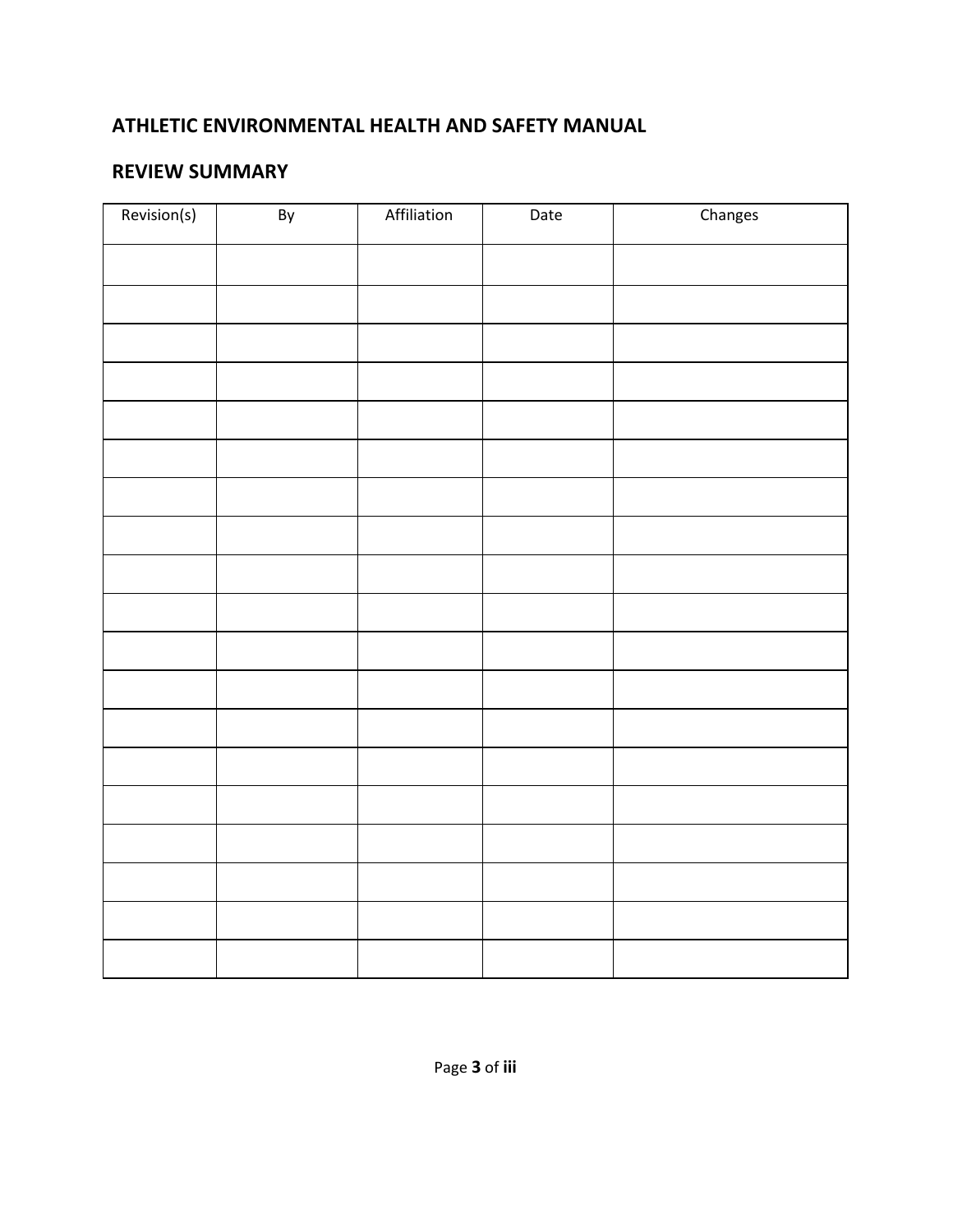# **Table of Contents**

| $1.0\,$ | <b>INTRODUCTION</b>                                 | $\mathbf 1$    |
|---------|-----------------------------------------------------|----------------|
| 2.0     | REGULATIONS AND STANDARDS                           | $\overline{2}$ |
| 2.1     | Federal                                             | $\overline{2}$ |
| 2.2     | State                                               | 3              |
| 2.3     | <b>Best Management Practices</b>                    | 3              |
| 3.0     | <b>RESPONSIBILITIES</b>                             | 3              |
| 3.1     | <b>Athletics Department</b>                         | 3              |
| 3.2     | <b>Buildings and Grounds</b>                        | $\overline{4}$ |
| 3.3     | <b>Environmental Health and Safety</b>              | 4              |
| 3.4     | Talent and Human Capital Strategy and Public Safety | $\overline{4}$ |
| 4.0     | HAZARDS AND RECOMMENDATIONS                         | $\overline{4}$ |
| 4.1     | <b>Chemical Hazards</b>                             | 4              |
| 4.1.1   | Process Control                                     | 4              |
| 4.1.2   | Ventilation                                         | 5              |
| 4.2     | <b>Physical Hazards</b>                             | 5              |
| 4.2.1   | Noise                                               | 5              |
| 4.2.2   | Vibration                                           | 5              |
| 4.2.3   | Light                                               | 5              |
| 4.3     | Ergonomic                                           | 6              |
| 4.4     | <b>Mechanical Equipment</b>                         | $\overline{7}$ |
| 4.5     | Fire/Shock                                          | 7              |
| 4.6     | Sharps                                              | $\overline{7}$ |
| 5.0     | <b>EXPOSURE MONITORING</b>                          | 8              |
| 5.1     | <b>Initial Monitoring</b>                           | 8              |
| 5.2     | <b>Noise Monitoring</b>                             | 8              |
| 5.3     | <b>Periodic Monitoring</b>                          | 9              |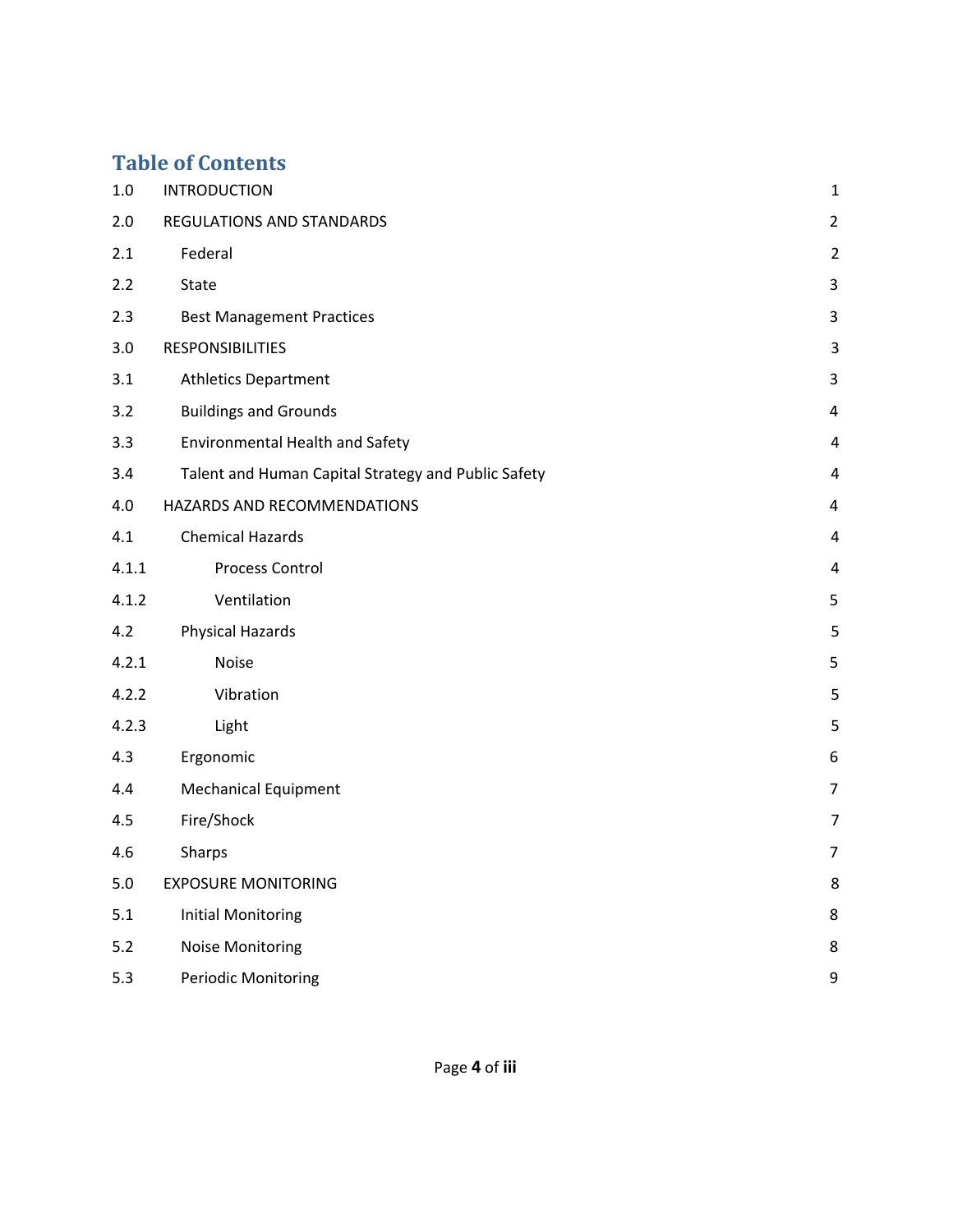| 6.0   | <b>ADMINISTRATION OF DRUGS</b>           | 9  |
|-------|------------------------------------------|----|
| 7.0   | <b>SEVERE WEATHER</b>                    | 9  |
| 7.1   | Lightning                                | 9  |
| 7.2   | <b>Extreme Hot and Cold Temperatures</b> | 10 |
| 7.2.1 | Cold Injuries and Illnesses              | 11 |
| 7.2.2 | Heat Injuries and Illnesses              | 15 |
| 7.2.3 | Heat Index                               | 19 |
| 8.0   | <b>INDOOR SWIMMING POOL</b>              | 19 |
| 8.1   | <b>Chemical Safety</b>                   | 19 |
| 8.2   | <b>MADPH Requirements</b>                | 19 |
| 9.0   | <b>LAUNDRY</b>                           | 21 |
| 9.1   | <b>Washer Safety</b>                     | 21 |
| 9.2   | <b>Dryer Safety</b>                      | 22 |
| 10.0  | <b>WASTE DISPOSAL</b>                    | 22 |
| 10.1  | <b>Chemical Waste</b>                    | 22 |
| 10.2  | <b>Biological Waste</b>                  | 23 |
|       |                                          |    |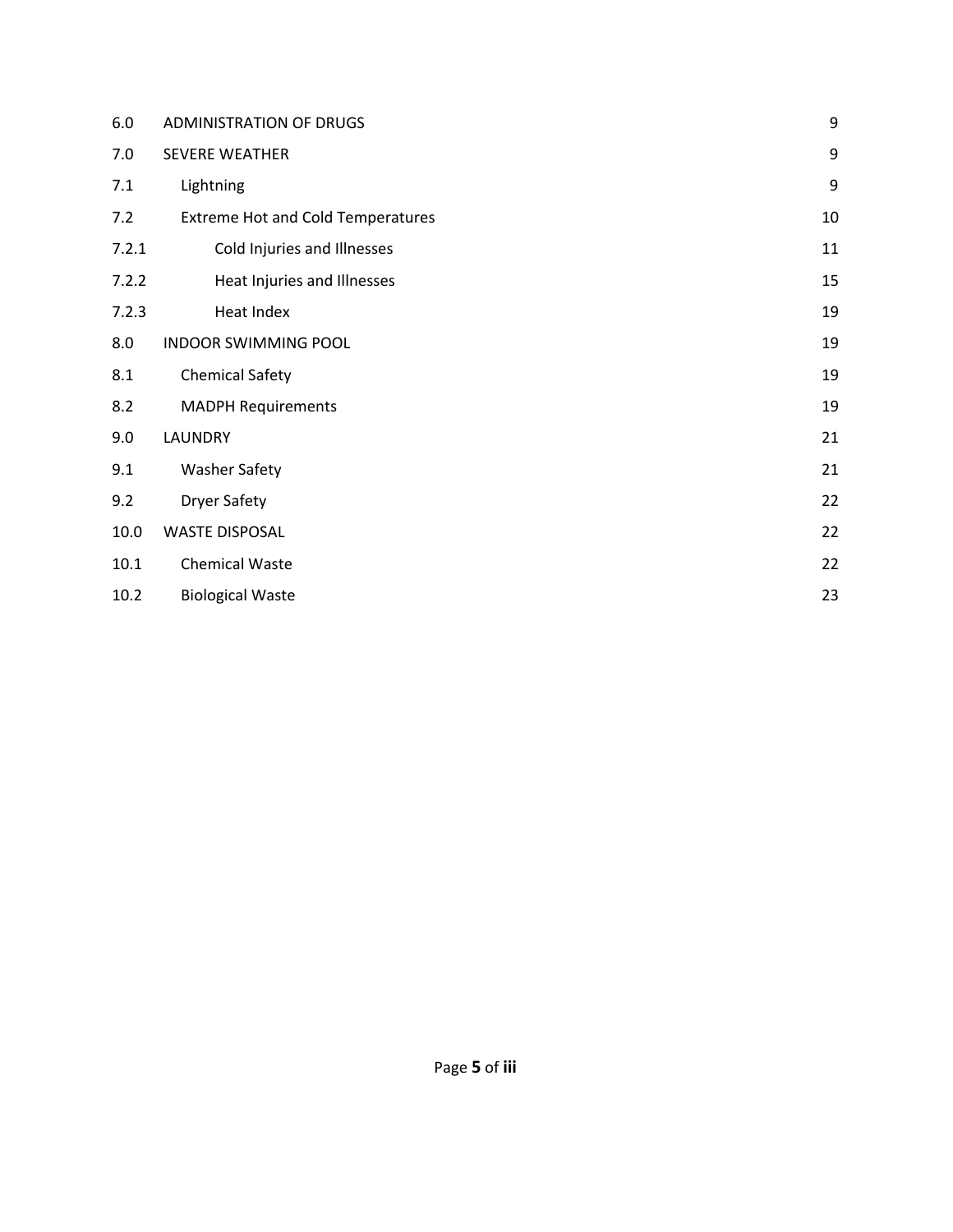### <span id="page-5-0"></span>**1.0 INTRODUCTION**

The purpose of the manual is to provide information to ensure a safe work environment in the Athletics Department (Athletics) at Simmons College (Simmons). Activities associated with Athletics are conducted in Simmons' Sports Center, which is located at 331 Brookline Avenue in Boston, Massachusetts and associated sports fields.

This manual provides students and staff with the information and training necessary to improve safety and health and to ensure compliance with environmental regulations. It provides methods for worker protection to protect Simmons' employees and students, our most valuable assets. Work with potentially hazardous materials, processes, and/or equipment will be evaluated through the use of a hierarchy of controls as shown by Figure 1.



**Figure 1 – Hierarchy of Controls**

This manual will cover how to work with hazardous materials and processes associated with Athletics. For additional information on working with hazardous materials, please refer to Simmons':

● Controlled Substance Policy to assist Simmons' employees when investigating whether or not to use controlled substances and to provide guidelines and policies on how to ensure regulatory compliance when working with controlled substances within their departments.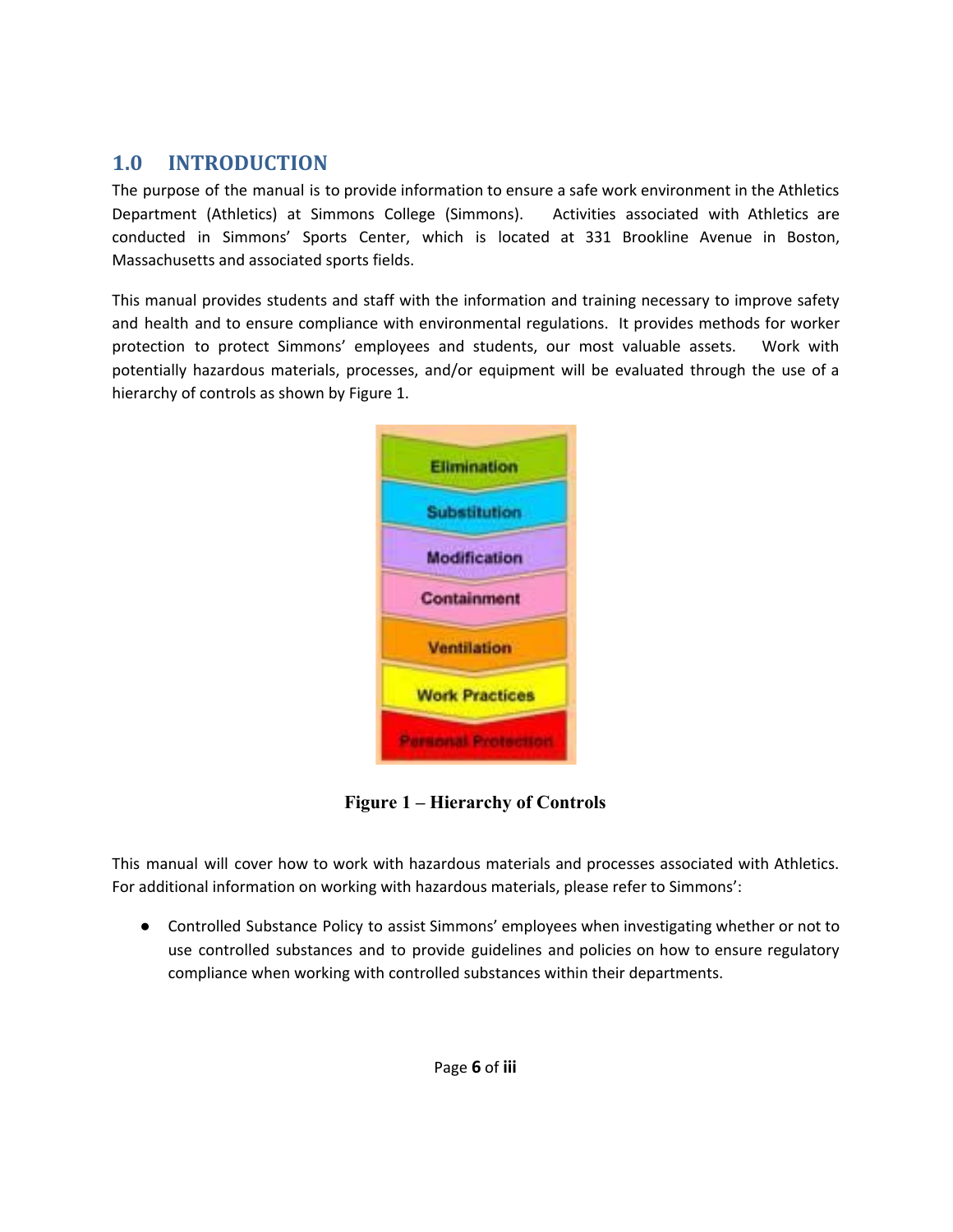- Exposure Control Plan for the policies and procedures to eliminate or minimize occupational exposure to bloodborne pathogens in accordance with the Occupational Safety and Health Administration (OSHA) Bloodborne Pathogen (BBP) Standard, 29 Code of Federal Regulations (CFR) 1910.1030
- Hazard Communication (HAZCOM) Program for information regarding labeling of chemical containers, Safety Data Sheets (SDSs), and HAZCOM training in accordance with OSHA's HAZCOM Standard, 29 CFR 1910.1200.

In addition, please refer to Simmons' Emergency Preparedness webpage developed by Public Safety for information on how to prepare for the following emergencies:

- Active Shooter
- Active Threat
- Bomb Threat and Suspicious Packages
- Chemical Spills
- Earthquake
- Fire
- Hurricanes
- Lockdown
- Power Outage
- Severe Weather

The Athletics' EH&S Manual will be reviewed annually by the Director of EH&S, at least one representative from Buildings and Grounds, and at least one representative from Athletics. It will be revised as necessary. Revisions will be documented in the table at the beginning of the document. An official copy of this manual is located in the Buildings and Grounds Offices, 300 The Fenway, Boston, MA 02115.

### <span id="page-6-0"></span>**2.0 REGULATIONS AND STANDARDS**

Federal, state, and local agencies have developed regulations and standards to assist colleges and universities with their Athletics' department. In some cases, these recommended guidelines are referenced in the state and local regulations, which enables them to be enforced as a law.

### **2.1 Federal**

<span id="page-6-1"></span>OSHA has developed various regulations to ensure a safe work environment under 29 CFR 1910. Below are the subparts to 29 CFR 1910, which are applicable to Athletics.

- A General
- D Walking-Working Surfaces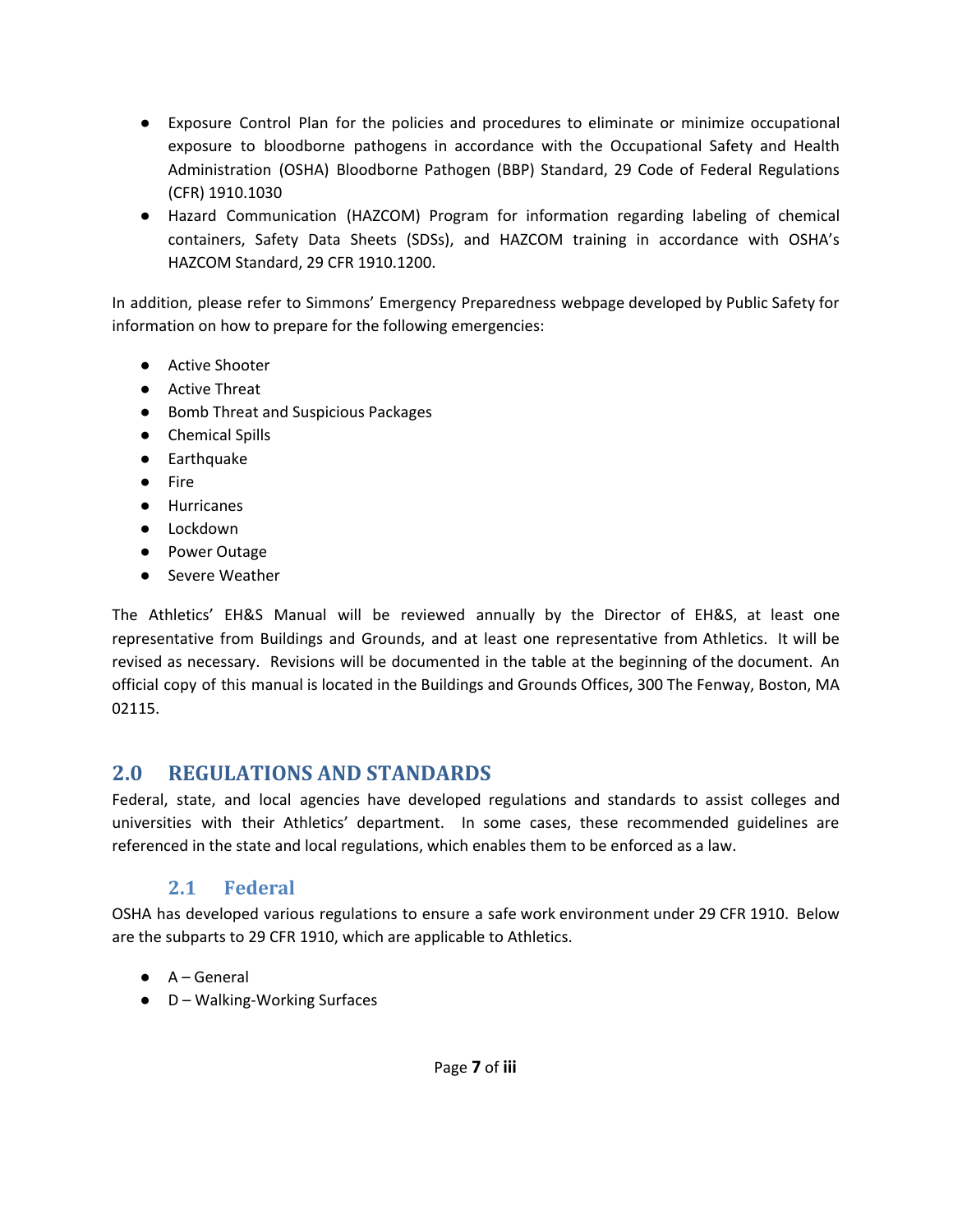- $\bullet$  E Means of Egress
- G Occupational Health and Environmental Control
- H Hazardous Materials
- I Personal Protective Equipment
- J General Environmental Controls
- K Medical and First Aid
- O Machine Guarding
- P Hand and Portable Powered Tools and Other Hand-Held Equipment
- $\bullet$  S Electrical
- **Z** Toxic and Hazardous Substances

### <span id="page-7-0"></span>**2.2 State**

The following Massachusetts regulations apply to the operations and activities conducted by Athletics:

- 105 Code of Massachusetts Regulations (CMR) 435 Minimum Standards for Swimming Pools (State Sanitary Code: Chapter V)
- 105 CMR 480 Minimum Requirements for the Management of Medical or Biological Waste (State Sanitary Code Chapter VIII)

### <span id="page-7-1"></span>**2.3 Best Management Practices**

In addition, guidelines from the following agencies, colleges, and organizations were reviewed and used in this document since they provide standards of care with regards to Athletics' EH&S programs:

- American Conference of Governmental Industrial Hygienists (ACGIH)
- American Public Health Association (APHA)
- American National Standards Institute (ANSI) Standards
- American Society of Heating, Refrigerating, and Air-conditioning Engineers, Inc. (ASHRAE) **Standards**
- National Collegiate Athletic Association
- National Hurricane Center (NHC)
- National Institute for Occupational Safety and Health (NIOSH)
- National Lightning Safety Institute (NLSI)
- National Oceanic and Atmospheric Administration (NOAA)
- National Safety Council
- National Institute of Standards and Technology
- National Severe Storms Laboratory (NSSL)
- National Weather Service (NWS)
- OSHA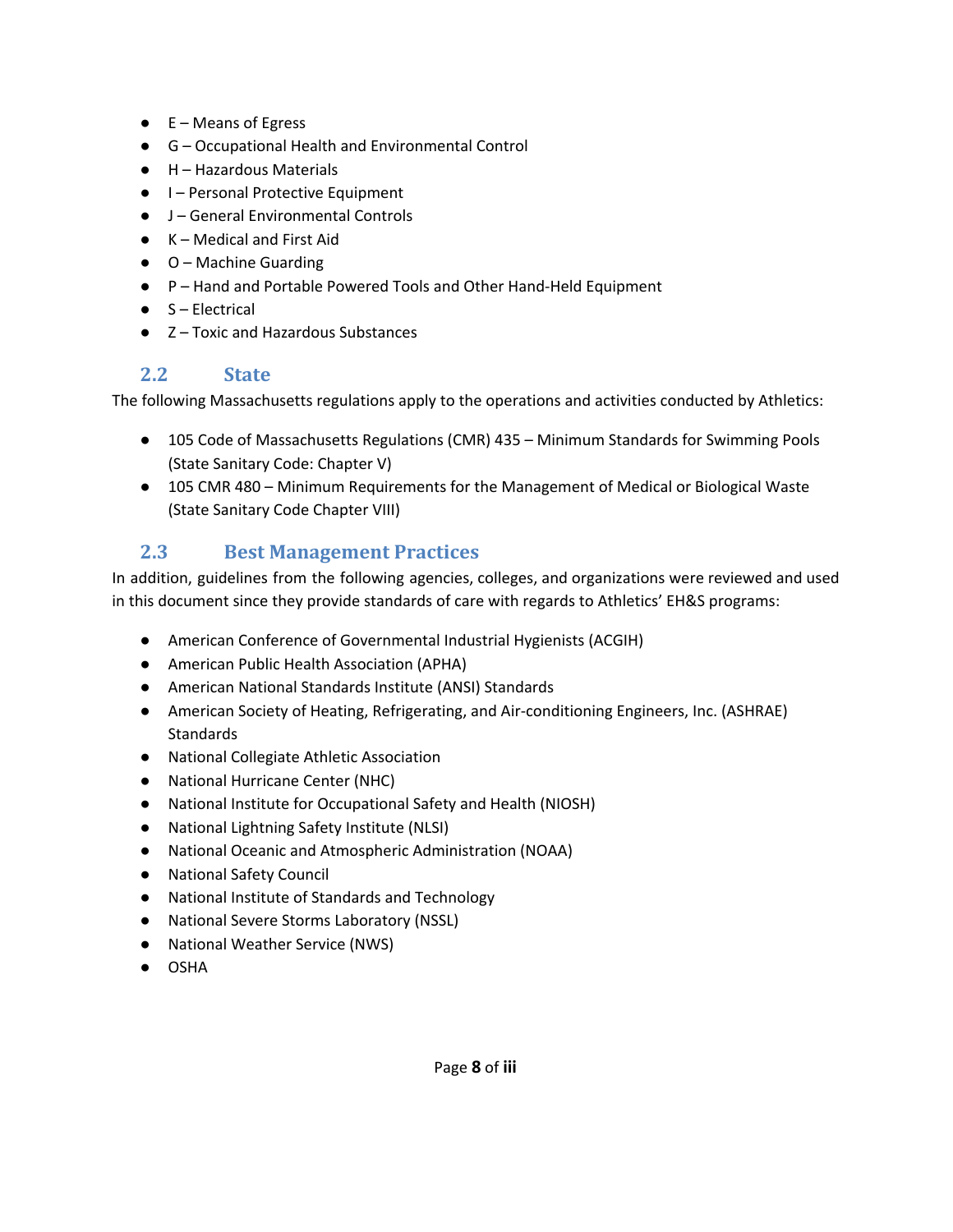● Sports Management Resource

### <span id="page-8-0"></span>**3.0RESPONSIBILITIES**

This section outlines the specific responsibilities associated with this manual.

### **3.1 Athletics Department**

<span id="page-8-1"></span>Athletics' employees and students are responsible for adhering to the EH&S policies and procedures outlined in this manual.

### **3.2 Buildings and Grounds**

<span id="page-8-2"></span>The Department of Buildings and Grounds will assist in the testing and repairs to engineering controls, emergency equipment, and other facility related equipment used to contain or eliminate hazards. In addition, this department oversees the waste contractors.

### **3.3 Environmental Health and Safety**

<span id="page-8-3"></span>The Director of EH&S:

- Creates and revises safety policies and procedures.
- Monitors procurement, use, storage, and disposal of chemicals.
- Conducts regular inspections athletic areas and reports results to the appropriate persons.
- Maintains inspection, personnel training, and inventory records.
- Assists Athletics in developing and maintaining adequate facilities.
- Seeks ways to improve EH&S within Athletics.
- Advise Athletics' personnel on the implementation of components of this EH&S Manual.
- Conduct or hire someone to conduct exposure assessments, as needed.

# <span id="page-8-4"></span>**3.4 Talent and Human Capital Strategy and Public Safety**

Talent and Human Capital Strategy (THCS), which is Simmons' Human Resource Department, and Public Safety will assist with emergencies and exposures involving hazardous materials.

# <span id="page-8-6"></span><span id="page-8-5"></span>**4.0HAZARDS AND RECOMMENDATIONS**

### **4.1 Chemical Hazards**

Chemicals enter the body through four primary routes (inhalation, ingestion, absorption, and injection). When working with a chemical, it is important to understand the hazards associated with the chemical and how the chemical may enter the body. This is accomplished by reading the SDS associated with the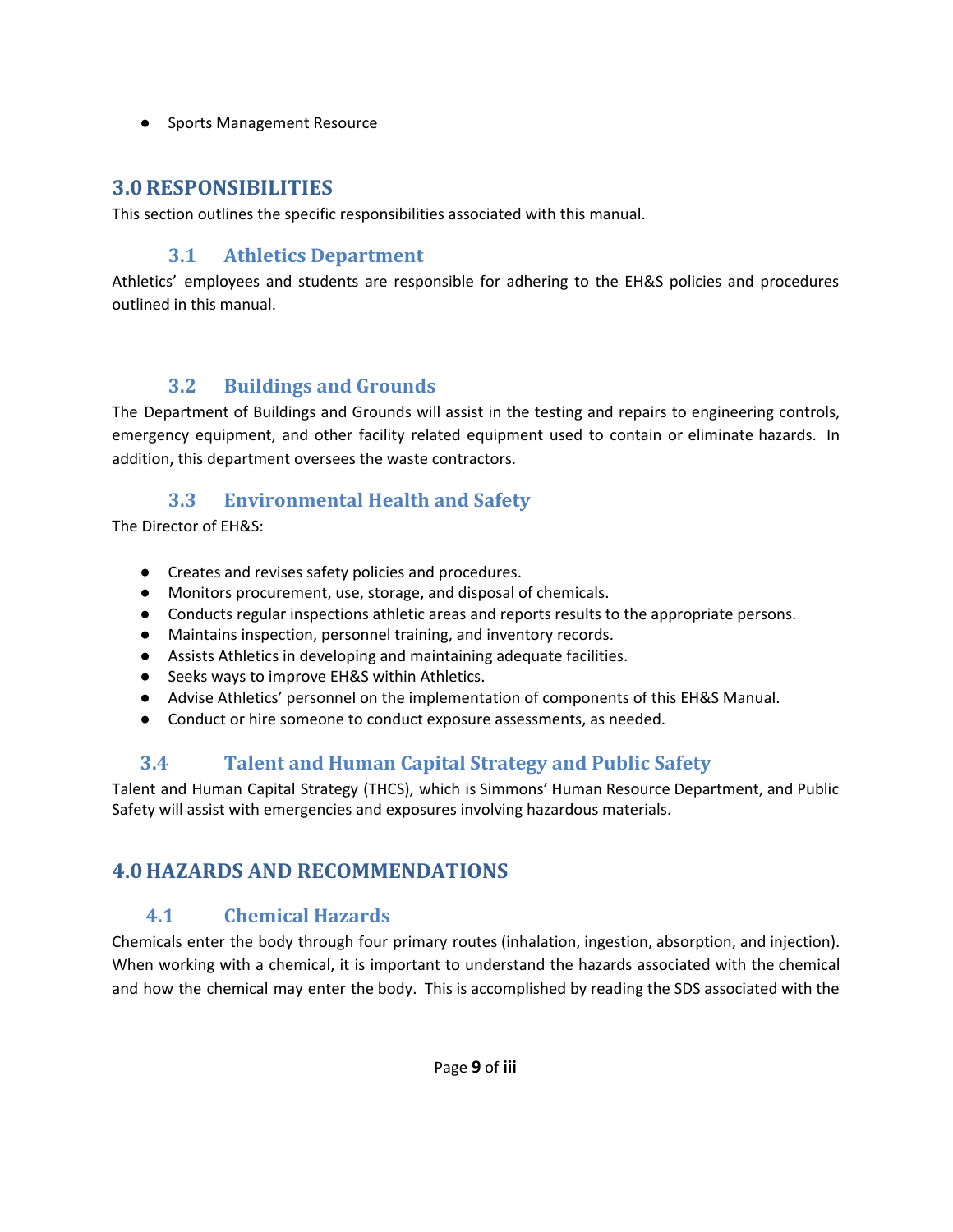chemical. For more information regarding SDSs, please refer to Simmons' HAZCOM Program. Hard copies of the SDSs are provided in the Athletics' areas where chemicals are used.

To reduce or eliminate the hazards associated with chemicals, Athletics has the following engineering controls in place:

- Process control
- Ventilation

### <span id="page-9-0"></span>**4.1.1 Process Control**

Process control involves changing the way an activity or process is done to reduce the risk. Below are some examples of process control:

- Limit exposure time with the chemical
- Use a non-hazardous substitute

#### <span id="page-9-1"></span>**4.1.2 Ventilation**

Ventilation is a method of control that strategically "adds" and "removes" air in the work environment. Ventilation can remove or dilute an air contaminant if designed properly. It removes the contaminant at the source so it cannot disperse into the work space and it generally uses lower exhaust rates than general ventilation. The two main types of ventilation systems are dilution ventilation and local exhaust ventilation.

### **4.2 Physical Hazards**

<span id="page-9-2"></span>Physical hazards associated with the processes used in Athletics include but are not limited to noise, vibration and light. Additional information regarding these hazards is provided below. EH&S policies and procedures associated with weather conditions are outlined in Section 5.0.

#### **4.2.1 Noise**

<span id="page-9-3"></span>Working with electrical tools, blowing whistles, and/or playing loud music may produce ear damaging sound. Signs of an overexposure may include temporary ringing in the ears or difficulty hearing for a while after leaving the noisy area. Except for these minor symptoms, there are no obvious signs or pain to warn Athletics' staff that their hearing is being damaged. One indicator that noise monitoring should be conducted is that you must raise your voice to be heard by someone only two feet away. Please contact THCS to request a noise assessment.

Depending on the results of the noise assessment, engineering controls and/or PPE may be recommended for the process. Engineering controls include installing muffling and damping devices or mounting machines on vibration-absorbing pads. PPE options include ear plugs and ear muffs. When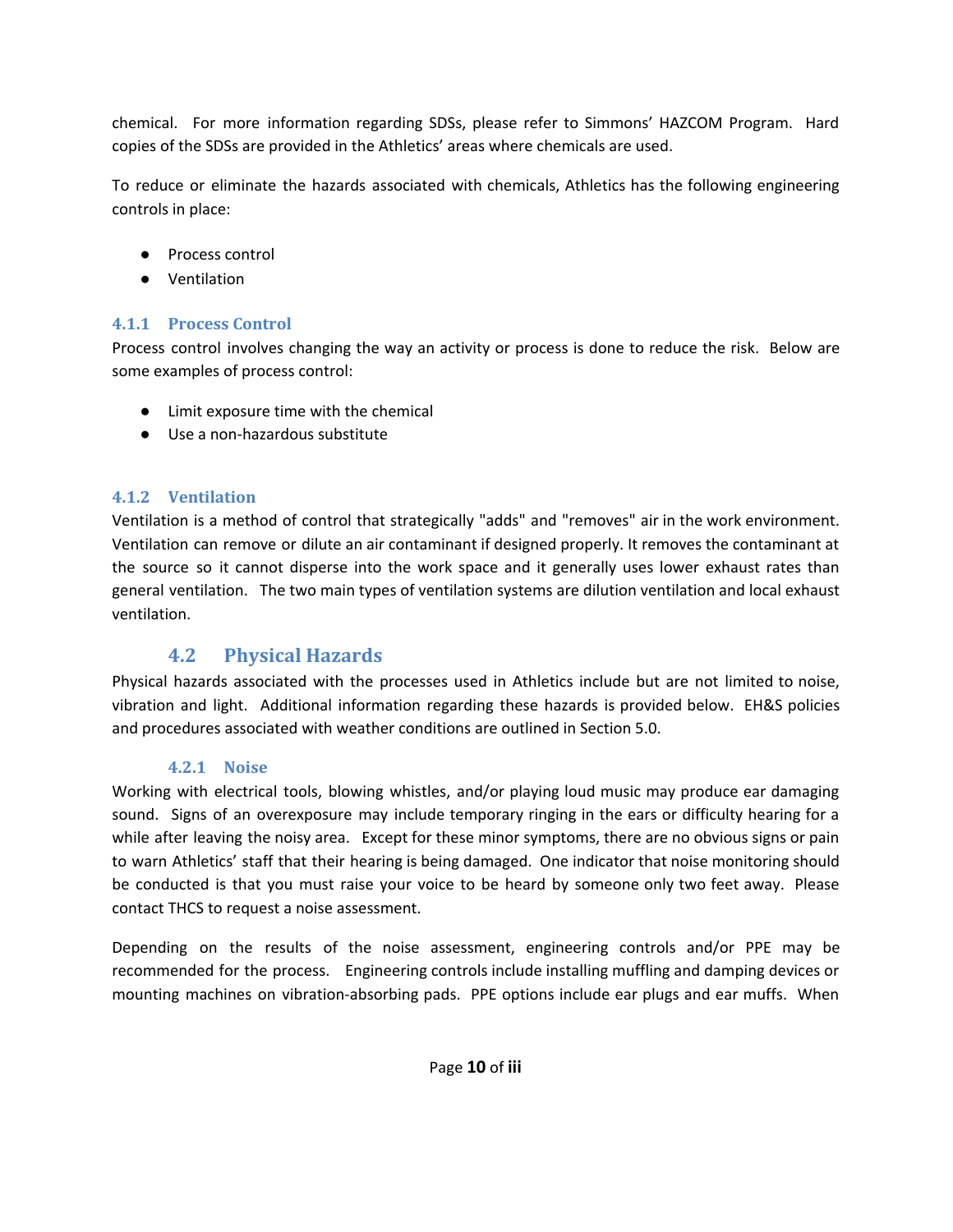using PPE, ensure you use a hearing protection device with the appropriate Noise Reduction Rating (NRR). The NRR reduces the noise level at most frequencies by the number of decibels referenced by the NRR. Contact the Director of EH&S if you are unsure about which NRR is required for the hearing protection device.

#### **4.2.2 Vibration**

<span id="page-10-0"></span>Handheld tools transfer harmful vibration to the user. It may be noticed as tingling of the hands and arms. Methods to reduce exposure to vibration are:

- Keeping tools in working condition.
- Replace with a tool with lower amplitude of vibration.
- Taking ten-minute breaks for every hour of continuous exposure.
- Maintaining normal workplace temperatures.
- Not grasping tools harder than needed for safe use.

#### **4.2.3 Light**

<span id="page-10-1"></span>Improper lighting, glare, and shadow-producing direct lighting may result in eyestrain and accidents. One example on how to provide proper lighting is to use overhead lighting combined with direct light. There are guidelines which provide luminance recommendations for different operations. Please contact THCS to request a light evaluation.

### **4.3 Ergonomic**

<span id="page-10-2"></span>Athletics activities may result in unusual body positions, stresses, and strains. Ergonomics is the science of fitting a job to a person and helps prevent fatigue and Musculoskeletal Disorders (MSDs). Some examples of MSDs associated with Athletics are:

- Carpal tunnel syndrome
- Tendinitis
- Rotator cuff injuries
- Epicondylitis (a.k.a. Tennis Elbow)
- Muscle strains
- Lower back injuries

An ergonomic assessment may be requested through THCS. Below are the risk factors, which will be evaluated during this assessment:

- 1. Repetition
- 2. Force
- 3. Awkward positions
- 4. Contact stress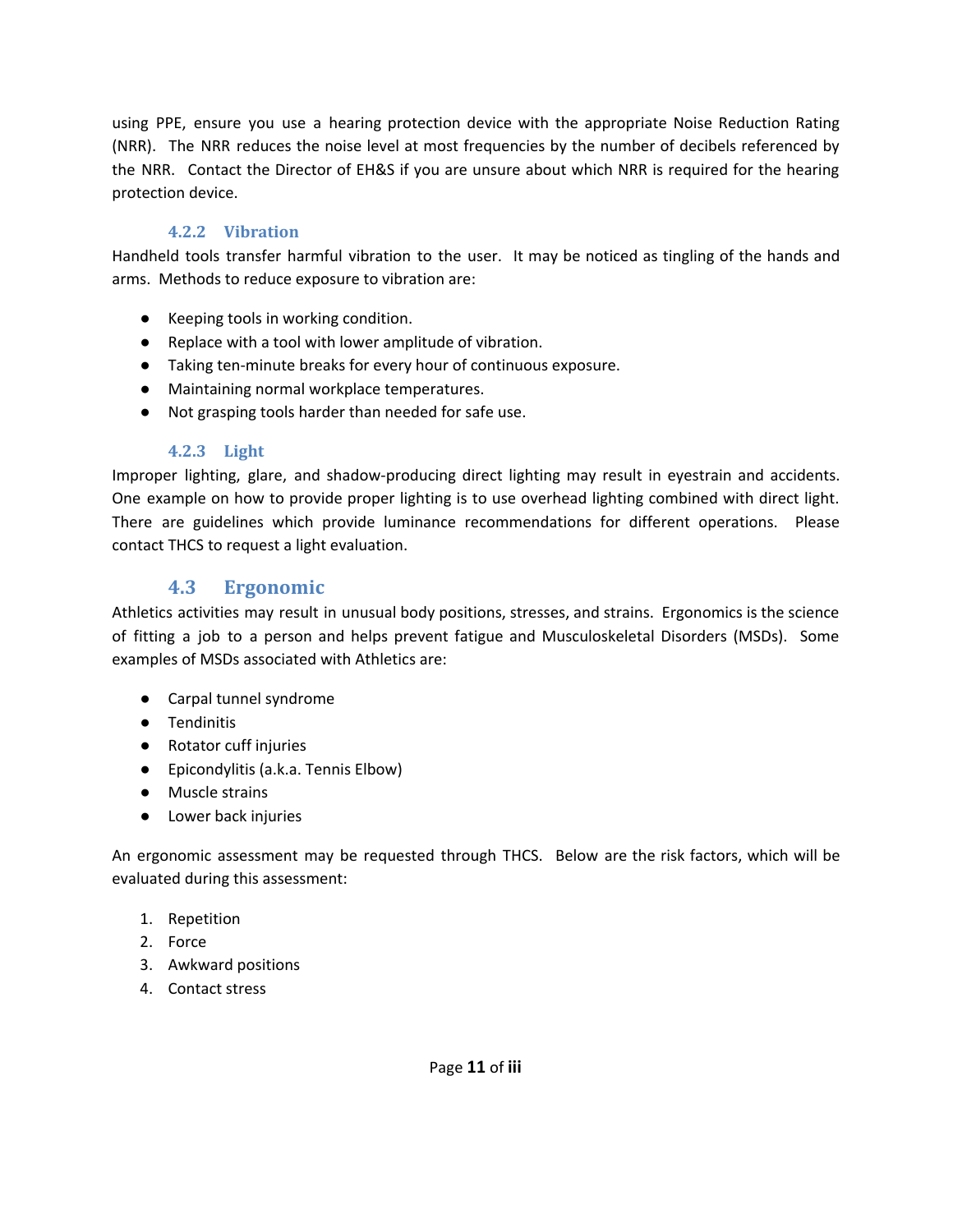#### 5. Vibration

Table 1 provides examples of how to eliminate or reduce ergonomic hazards.

| Table 1 – Examples of Ergonomic Controls                                |                                                                                                                                                                                                                                                                                                                                                 |  |  |  |
|-------------------------------------------------------------------------|-------------------------------------------------------------------------------------------------------------------------------------------------------------------------------------------------------------------------------------------------------------------------------------------------------------------------------------------------|--|--|--|
| <b>Type of Control</b>                                                  | <b>Workplace Examples</b>                                                                                                                                                                                                                                                                                                                       |  |  |  |
| Engineering<br>Controls                                                 | Use a device to lift and reposition heavy objects to limit force exertion<br>$\bullet$<br>Reduce the weight of a load to limit force exertion<br>Reposition a work table to eliminate a long/excessive reach and enable working in neutral<br>postures                                                                                          |  |  |  |
| Administrative and $\bullet$<br><b>Work Practice</b><br><b>Controls</b> | Require that heavy loads are only lifted by two people to limit force exertion<br>Establish systems so workers are rotated away from tasks to minimize the duration of<br>continual exertion, repetitive motions, and awkward postures. Design a job rotation system in<br>which employees rotate between jobs that use different muscle groups |  |  |  |
| Personal Protective $\bullet$<br>Equipment                              | Use padding to reduce direct contact with hard, sharp, or vibrating surfaces<br>Wear good fitting thermal gloves to help with cold conditions while maintaining the ability to<br>grasp items easily                                                                                                                                            |  |  |  |

### **4.4 Mechanical Equipment**

<span id="page-11-0"></span>Use of powered equipment can present a variety of hazards including but not limited to:

- Wiring/electrical hazards,
- Moving parts (gears, pulleys, belts), and
- High noise.

Do not use equipment if you are not authorized to do so, haven't been trained, or are uncertain about what to do. Ask for help. Follow posted instructions for equipment use. Never operate mechanical equipment or power tools while under the influence of drugs, alcohol, medication or other conditions that may affect your mental alertness.

**NOTE:** Never alter a piece of equipment from its intended use unless you are trained to do so.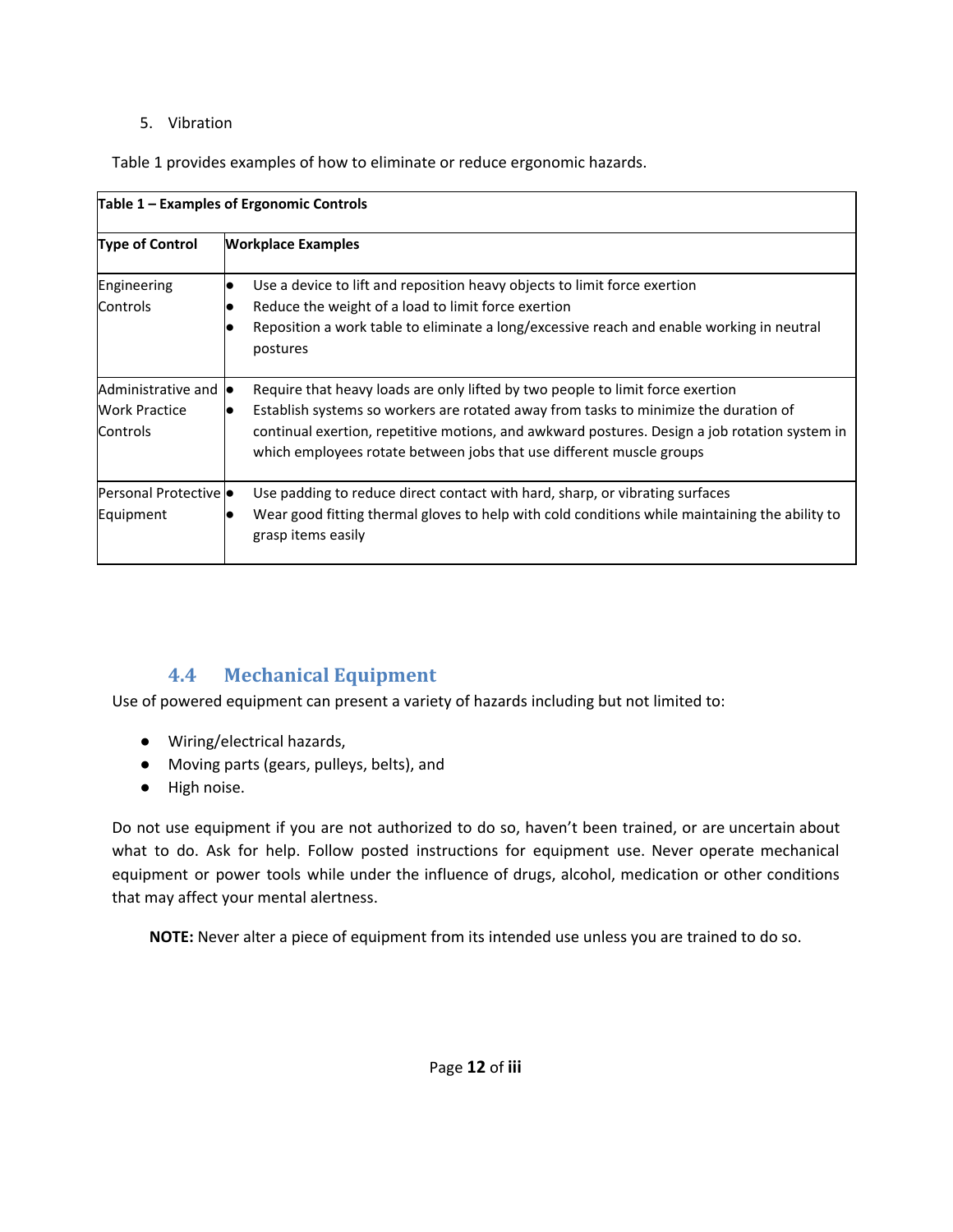### **4.5 Fire/Shock**

<span id="page-12-0"></span>Fires and electrical shock may be caused by overloaded circuits, extension cords, or damaged wiring. Report any obvious electrical problems (smoke, sparks, tripped circuits, damaged power cord, etc.) to Buildings and Grounds or Public Safety. Do not use damaged equipment -- tag it with a warning label and remove damaged equipment from service. Do not use electrical equipment in wet or damp locations. Make sure electrical outlets in wet areas are equipped with ground fault circuit interrupters (GFCIs).

### **4.6 Sharps**

<span id="page-12-1"></span>Athletics' staff use sharps as part of their activities. Below are examples on how injuries with sharps may occur:

- Injuries occur because of the following:
	- o Passing or transferring equipment
	- o Recapping contaminated needles
	- o Colliding with coworkers
	- o Decontaminating/processing used equipment
- Injuries occur from sharps left in unusual places:
	- o Laundry
	- o Mattresses
	- o Tables, trays, or other surfaces

Here are some guidelines to prevent sharp injuries:

- Organize equipment at the point of use
- Make sure work space has adequate lighting
- Keep sharps pointed away from the user
- Locate a sharps disposal container, or have one nearby
- Assess the patient's ability to cooperate
- Get help if necessary
- Ask the patient to avoid sudden movement
- Maintain visual contact with sharps during use
- Be aware of staff nearby
- Control the location of sharps to avoid injury to yourself and others
- Do not hand pass exposed sharps from one person to another
- Use predetermined neutral zone for placing/retrieving sharps
- Be accountable for sharps you use
- Check procedure trays, waste materials, and bedding for exposed sharps before handling
- Look for sharps/equipment left behind inadvertently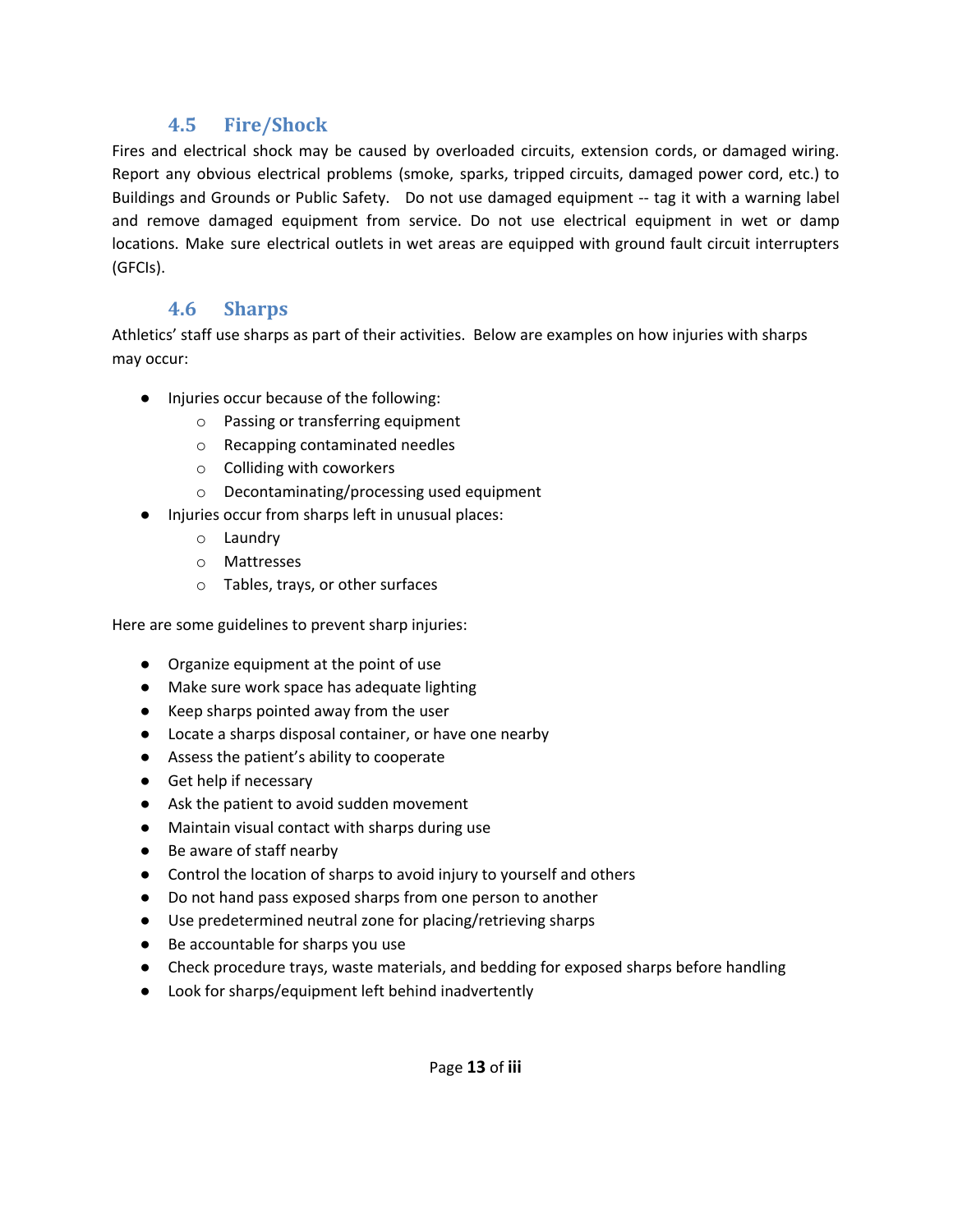- Transport reusable sharps in a closed container
- Secure the container to prevent spillage
- Inspect container
- Keep hands behind sharps
- Never put hands or fingers into sharps container
- Visually inspect sharps container for overfilling
- Replace containers before they become overfilled
- Keep filled containers for disposal in a secure area

### <span id="page-13-1"></span><span id="page-13-0"></span>**5.0EXPOSURE MONITORING**

### **5.1 Initial Monitoring**

Initial monitoring will be performed if there is reason to believe that exposure levels for an the U.S. Occupational Safety and Health Administration (OSHA) regulated substance routinely exceed(s) the action level or, in the absence of an action level, the permissible exposure limit (PEL) or occupational exposure limit (OEL).

The PELs for OSHA-regulated substances can be found in, 29 CFR 1910, Subpart Z.

An OEL is an upper limit on the acceptable concentration of a hazardous chemical in workplace air for a particular chemical or class of chemicals. It is typically set by ACGIH and NIOSH.

### **5.2 Noise Monitoring**

<span id="page-13-2"></span>If there is a concern involving the level of noise associated with a process, equipment, and/or a room, please contact the THCS department to request a noise evaluation. The OEL for noise varies depending on the length of time of exposure and with the intensity of the noise (sound pressure) measured in decibels (dB). Section 4 provides additional information regarding noise.

### **5.3 Periodic Monitoring**

<span id="page-13-3"></span>Periodic monitoring will be conducted if the initial monitoring performed demonstrates employee exposure over the action level (or in the absence of an action level, the PEL or OEL). Simmons will immediately comply with the exposure monitoring provisions of the relevant standard.

Within 15 working days after the receipt of any monitoring results, the employee will be notified of these results in writing either individually or by posting results in an appropriate location that is accessible to employees.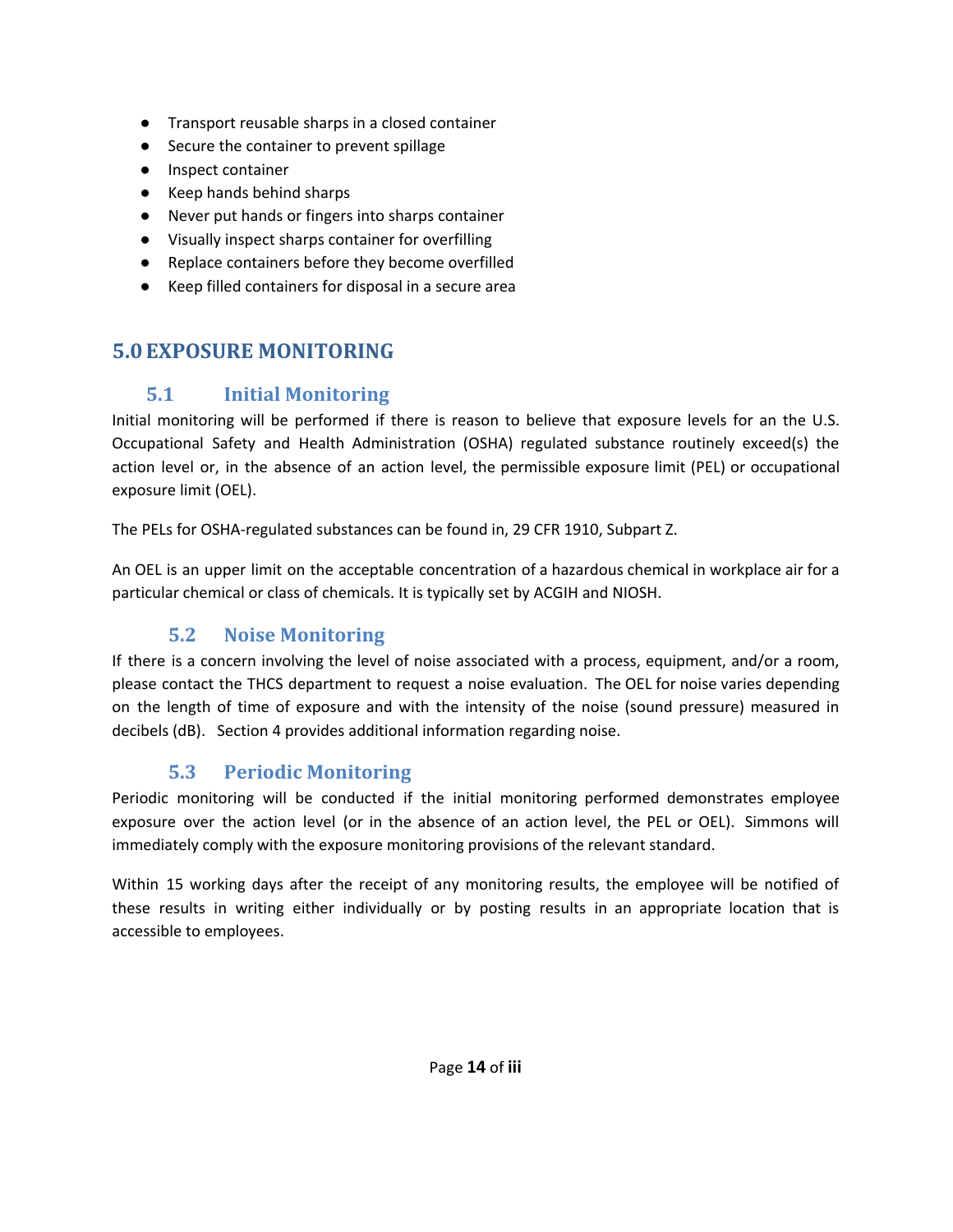# <span id="page-14-0"></span>**6.0 ADMINISTRATION OF DRUGS**

As of November 2015, prescription drugs, medications, vitamins, nutritional or ergogenic aid, or other ingestible solid or liquid supplement to improve health or performance to any student-athlete by a non-medical personnel is grounds for immediate termination of employment.

### <span id="page-14-1"></span>**7.0 SEVERE WEATHER**

Since games and other activities associated with Athletics are performed outside, severe weather is a safety concern. This section outlines the potential severe weather conditions applicable to Simmons and how to prevent exposure to these conditions. In addition to this section, please adhere to Simmons' internal Severe Weather Policies.

Athletics should be aware of weather hazards and the specific safety shelter for their venue. In the event of severe weather during an official sport practice or event, precautions must be taken to ensure the safety of both athletes and others at the event. The Sport Medicine Department, Staff and/or coaches will be responsible for monitoring inclement weather each day before any practice or event.

In the event of severe weather, the Sport Medicine Department, Staff and/or coaches will make an announcement to inform the athletes and others to evacuate the event to the (specific designated locations) until it is determined that it is safe to re-enter the event and the "ALL CLEAR" signal is given by Sport Medicine Department, Staff and/or coaches.

### **7.1 Lightning**

<span id="page-14-2"></span>All Athletic staff have mobile access to the NWS and Accuweather. To determine how close lightning is to a location, use the Flash-to-Bang method, which is as follows:

- Count the seconds from the time lightning is sighted to when the clap of thunder is heard.
- Divide this number by five (5) to determine how far away in miles the lightning is occurring.

For Example: *If an individual counts 30 seconds between seeing the flash and hearing the bang, 30 divided by 5 equals 6; therefore, the lightning flash is approximately 6 miles away.*

● The NCAA and NSSL strongly recommend that all individuals leave the athletic site and reach a safe location by the flash-to-bang method of 30 seconds (6 miles).

Athletic events or activities will be suspended and venues will be evacuated when the Flash-to-Bang method identifies a 6-mile warning. The Sport Medicine Department, Staff and/or coaches will use the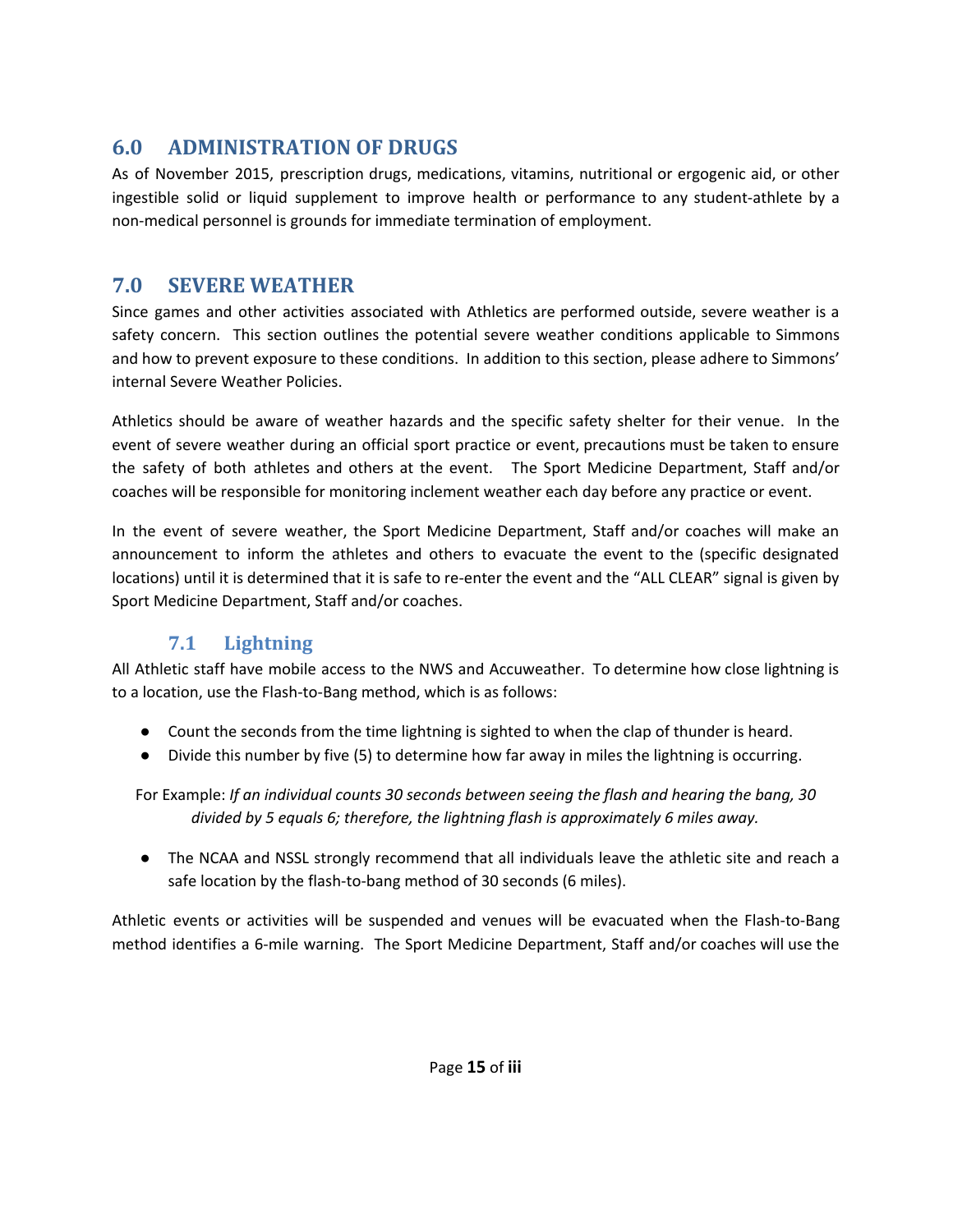"ALL CLEAR" signal when a lightning strike and/or thunder has not occurred within the 6-mile range for least 30 minutes.

Below are some examples of designated Lightning Safe Shelters:

- Club House
- Field House
- Vehicle

Dugouts, refreshment stands, open press boxes, rain shelters, golf shelters, and picnic shelters, even if they are properly grounded for structural safety, are usually not properly grounded from the effects of lighting and side flashes to people. They are usually unsafe and may actually increase the risk of lightning injury. Other dangerous locations included bodies of water and areas connected to, or near light poles, towers, and fences that can carry a nearby strike to people. Also, any location which makes a person the highest location is dangerous.

The NLSI provides recommendations for aquatic safety in the case of lightning.

### **7.2 Extreme Hot and Cold Temperatures**

<span id="page-15-0"></span>Anyone in a cold or hot environment may be at risk of overexposure and cold or heat stress. Extreme weather can bring on health emergencies in susceptible people, such as those without shelter, outdoor workers, and those who work in an area that is poorly insulated or without temperature regulation. Weather-related conditions including extreme temperatures and high winds may lead to serious health problems. In addition, adhere to Simmons' specific policies about extreme hot and cold temperatures.

The following factors may have an impact on how a person responds to extreme temperatures:

- A previous cold or hot weather injury
- Race
- Geological origin
- Ambient temperature
- Use of medications
- Clothing attire
- Fatigue
- Hydration
- Age
- Activity
- Body size
- Aerobic fitness level
- Clothing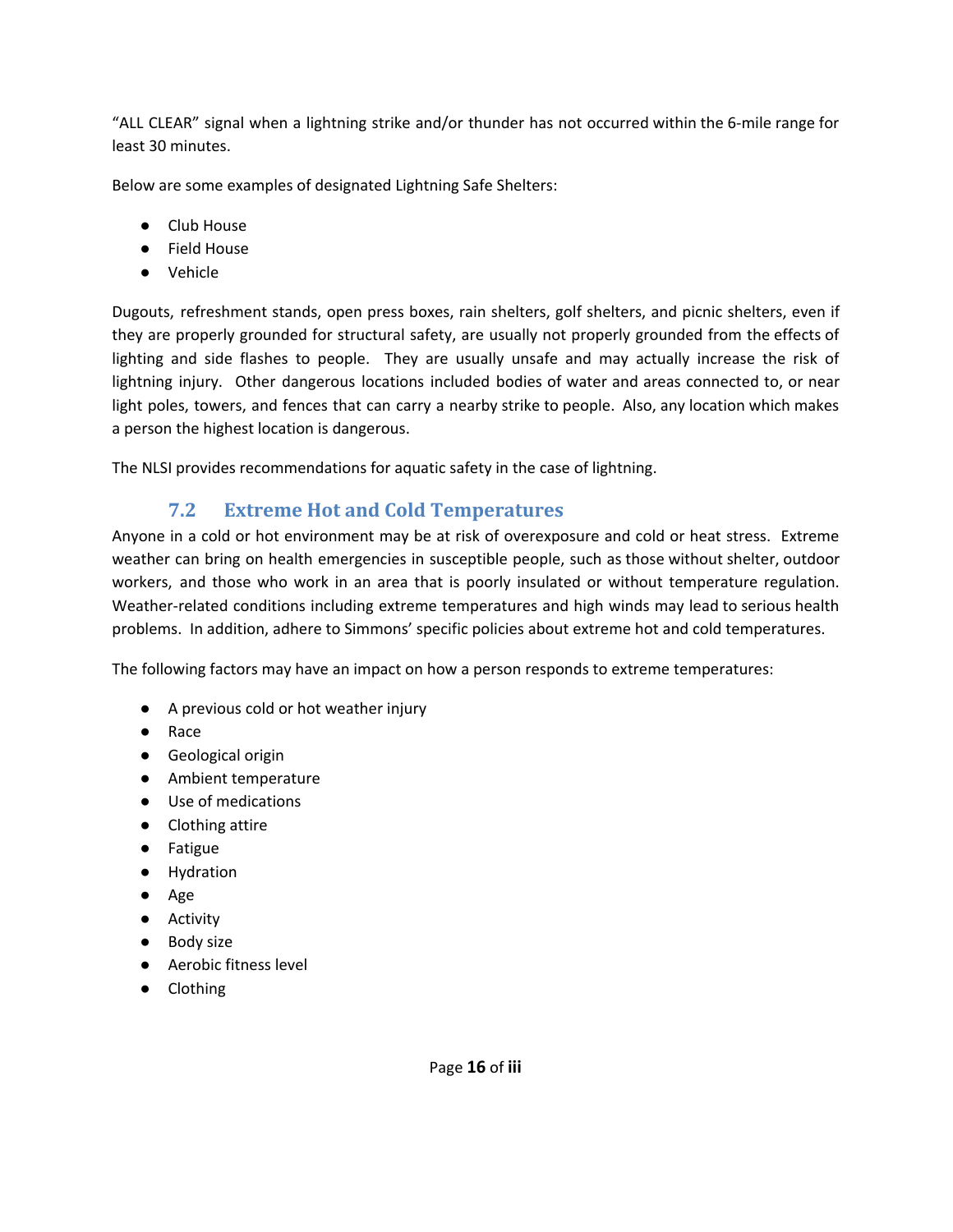- Acclimatization
- Low or high caloric intake

#### <span id="page-16-0"></span>**7.2.1 Cold Injuries and Illnesses**

#### *Hypothermia*

When exposed to cold temperatures, your body begins to lose heat faster than it can be produced. Prolonged exposure to cold will eventually use up your body's stored energy. The result is hypothermia, or abnormally low body temperature. A body temperature that is too low affects the brain, making the victim unable to think clearly or move well. This makes hypothermia particularly dangerous because a person may not know it is happening and will not be able to do anything about it.

#### **Symptoms**

Symptoms of hypothermia can vary depending on how long you have been exposed to the cold temperatures.

Early Symptoms

- Shivering
- Fatigue
- Loss of coordination
- Confusion and disorientation

#### Late Symptoms

- No shivering
- Blue skin
- Dilated pupils
- Slowed pulse and breathing
- Loss of consciousness

#### **First Aid**

- 1. Take the following steps to treat a worker with hypothermia:
- 2. Alert the supervisor and request medical assistance.
- 3. Move the victim into a warm room or shelter.
- 4. Remove their wet clothing.
- 5. Warm the center of their body first-chest, neck, head, and groin-using an electric blanket, if available; or use skin-to-skin contact under loose, dry layers of blankets, clothing, towels, or sheets.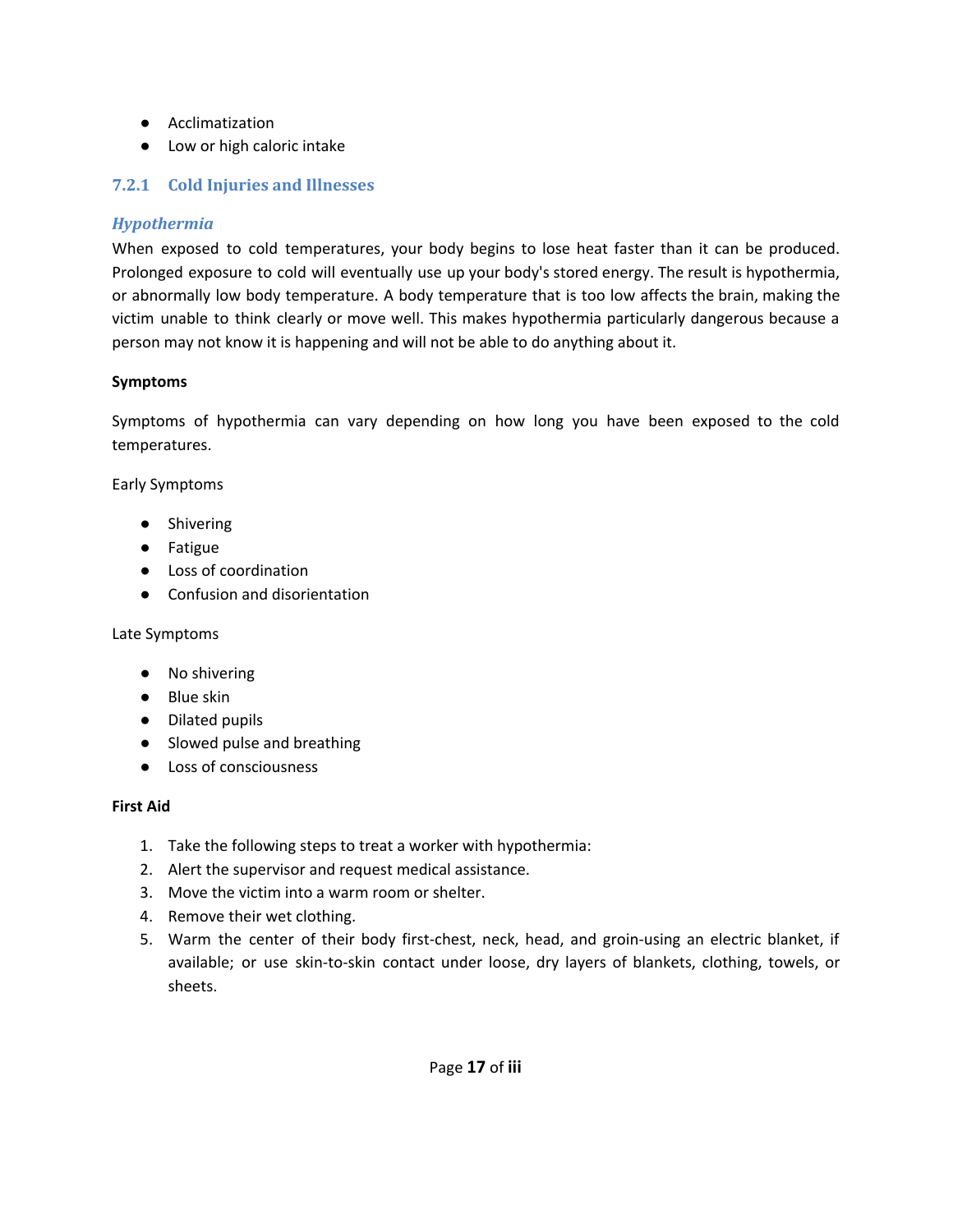- 6. Warm beverages may help increase the body temperature, but do not give alcoholic beverages. Do not try to give beverages to an unconscious person.
- 7. After their body temperature has increased, keep the victim dry and wrapped in a warm blanket, including the head and neck.
- 8. If victim has no pulse, begin cardiopulmonary resuscitation (CPR).

#### *Cold Water Immersion*

Cold water immersion creates a specific condition known as immersion hypothermia. It develops much more quickly than standard hypothermia because water conducts heat away from the body 25 times faster than air. Typically people in temperate climates don't consider themselves at risk from hypothermia in the water, but hypothermia can occur in any water temperature below 70 degrees F (°F). Survival times can be lengthened by wearing proper clothing (wool and synthetics and not cotton), using a personal flotation device (PFD, life vest, immersion suit, dry suit), and having a means of both signaling rescuers (strobe lights, personal locator beacon, whistles, flares, waterproof radio) and having a means of being retrieved from the water.

#### *Frostbite*



Frostbite is an injury to the body that is caused by freezing. Frostbite causes a loss of feeling and color in the affected areas. It most often affects the nose, ears, cheeks, chin, fingers, or toes. Frostbite can permanently damage body tissues, and severe cases can lead to amputation. In extremely cold temperatures, the risk of frostbite is increased in workers with reduced blood circulation and among workers who are not dressed properly.

#### **Symptoms**

Symptoms of frostbite include:

- Reduced blood flow to hands and feet (fingers or toes can freeze)
- Numbness
- Tingling or stinging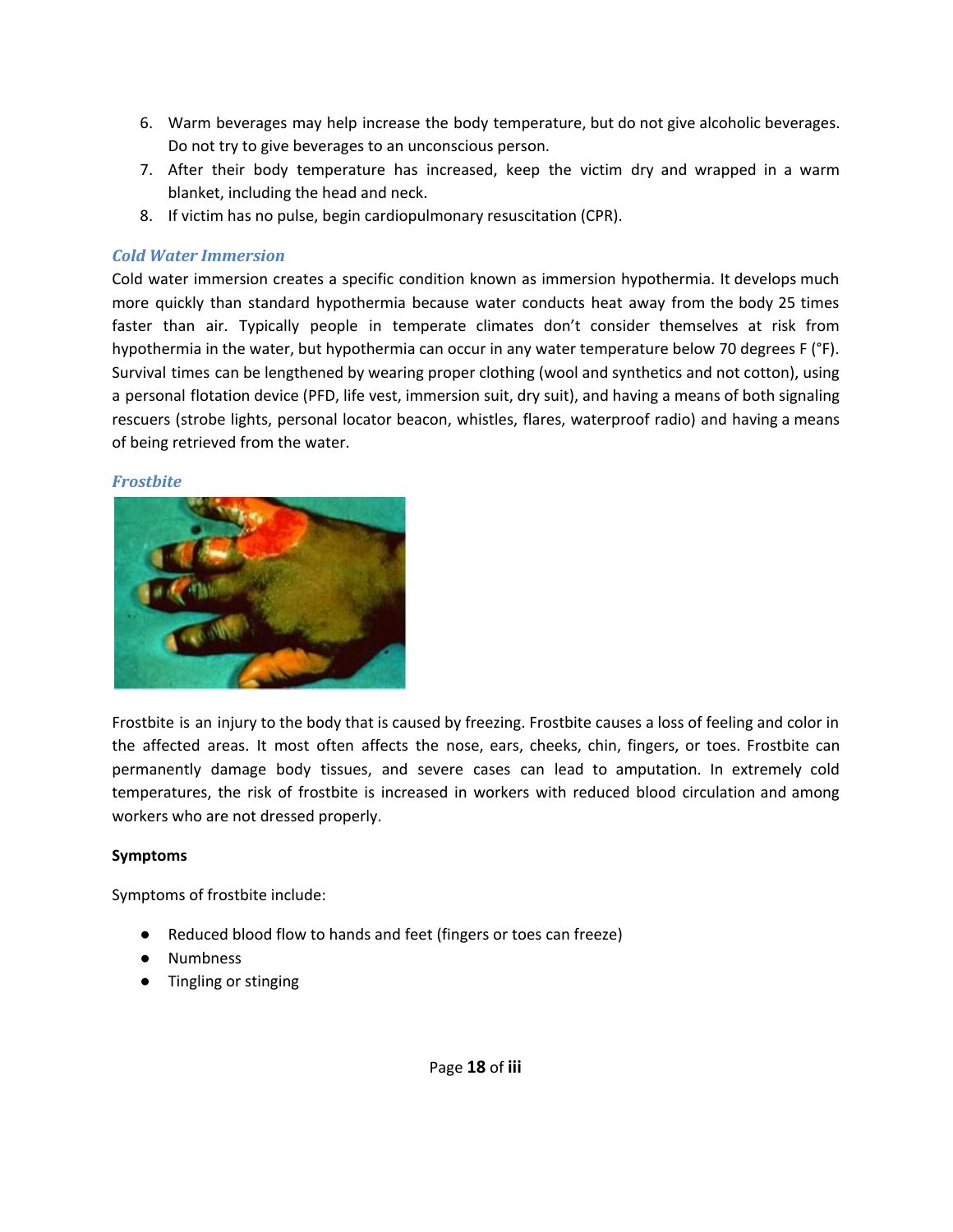- Aching
- Bluish or pail, waxy skin

#### **First Aid**

Workers suffering from frostbite should:

- 1. Get into a warm room as soon as possible.
- 2. Unless absolutely necessary, do not walk on frostbitten feet or toes-this increases the damage.
- 3. Immerse the affected area in warm-not hot-water (the temperature should be comfortable to the touch for unaffected parts of the body).
- 4. Warm the affected area using body heat; for example, the heat of an armpit can be used to warm frostbitten fingers.
- 5. Do not rub or massage the frostbitten area; doing so may cause more damage.
- 6. Do not use a heating pad, heat lamp, or the heat of a stove, fireplace, or radiator for warming. Affected areas are numb and can be easily burned.

#### *Trench Foot*

Trench foot, also known as immersion foot, is an injury of the feet resulting from prolonged exposure to wet and cold conditions. Trench foot can occur at temperatures as high as 60°F if the feet are constantly wet. Injury occurs because wet feet lose heat 25-times faster than dry feet. Therefore, to prevent heat loss, the body constricts blood vessels to shut down circulation in the feet. Skin tissue begins to die because of lack of oxygen and nutrients and due to the buildup of toxic products.

#### Symptoms

Symptoms of trench foot include:

- Reddening of the skin
- Numbness
- Leg cramps
- Swelling
- Tingling pain
- Blisters or ulcers
- Bleeding under the skin
- Gangrene (the foot may turn dark purple, blue, or gray)

#### First Aid

Staff and students suffering from trench foot should: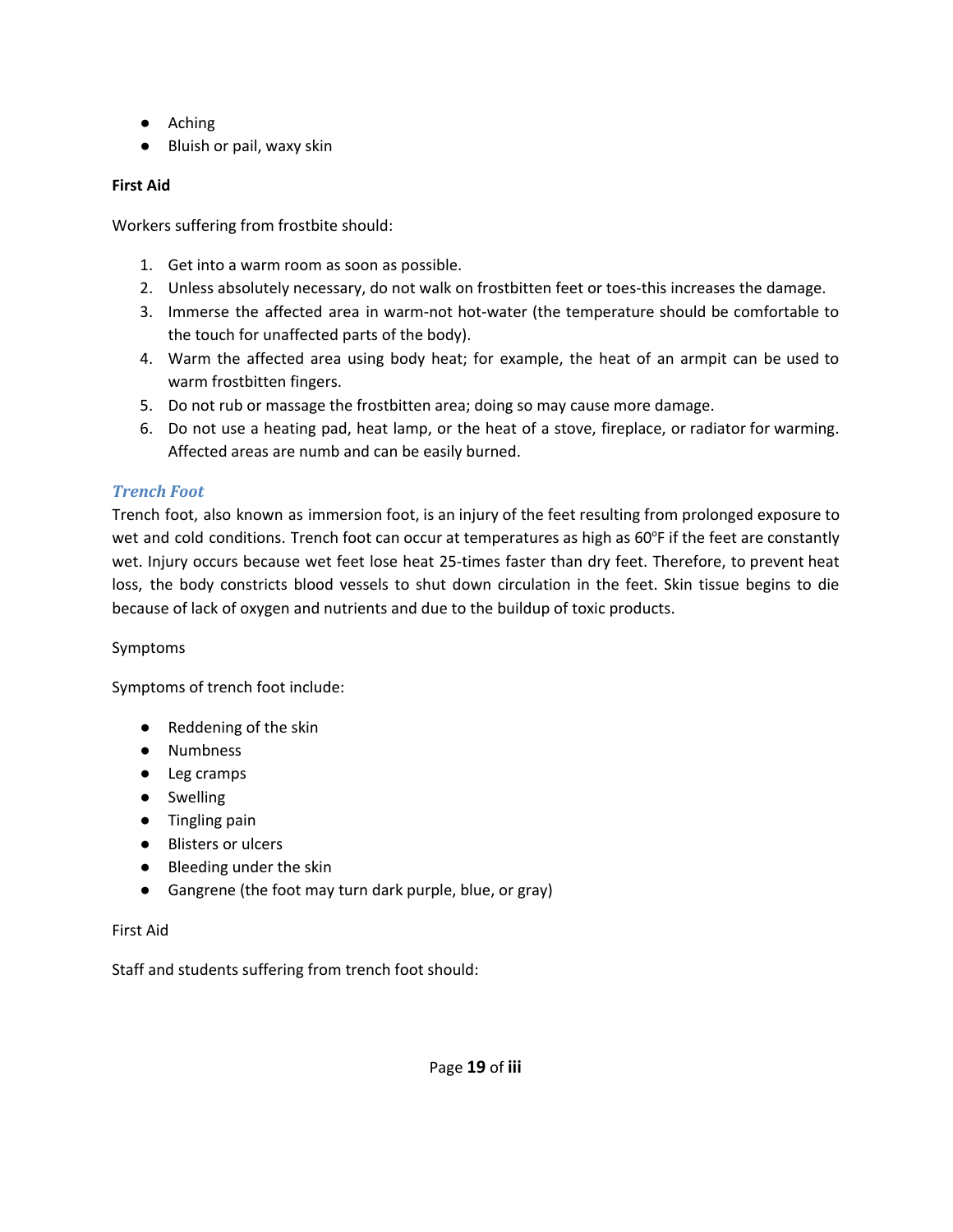- 1. Remove shoes/boots and wet socks.
- 2. Dry their feet.
- 3. Avoid walking on feet, as this may cause tissue damage.

#### *Chilblains*

Chilblains are caused by the repeated exposure of skin to temperatures just above freezing to as high as 60 °F. The cold exposure causes damage to the capillary beds (groups of small blood vessels) in the skin. This damage is permanent and the redness and itching will return with additional exposure. The redness and itching typically occurs on cheeks, ears, fingers, and toes.

#### **Symptoms**

Symptoms of chilblains include:

- Redness
- Itching
- Possible blistering
- Inflammation
- Possible ulceration in severe cases

#### **First Aid**

Staff and students suffering from chilblains should:

- Avoid scratching
- Slowly warm the skin
- Use corticosteroid creams to relieve itching and swelling
- Keep blisters and ulcers clean and covered

#### *Recommendations for Athletics' Coaches, Trainers, and Management*

The Athletics should take the following steps to protect staff and students from cold stress:

- Schedule practices and games in cold areas for warmer months.
- Schedule practices and games for the warmer part of the day.
- Reduce the physical demands of staff and students.
- Minimize duration of exposure.
- Provide warm liquids to staff and students.
- Provide warm areas for use during break periods.
- Monitor staff and students who are at risk of cold stress.
- Provide cold stress training that includes information about:
	- o Risk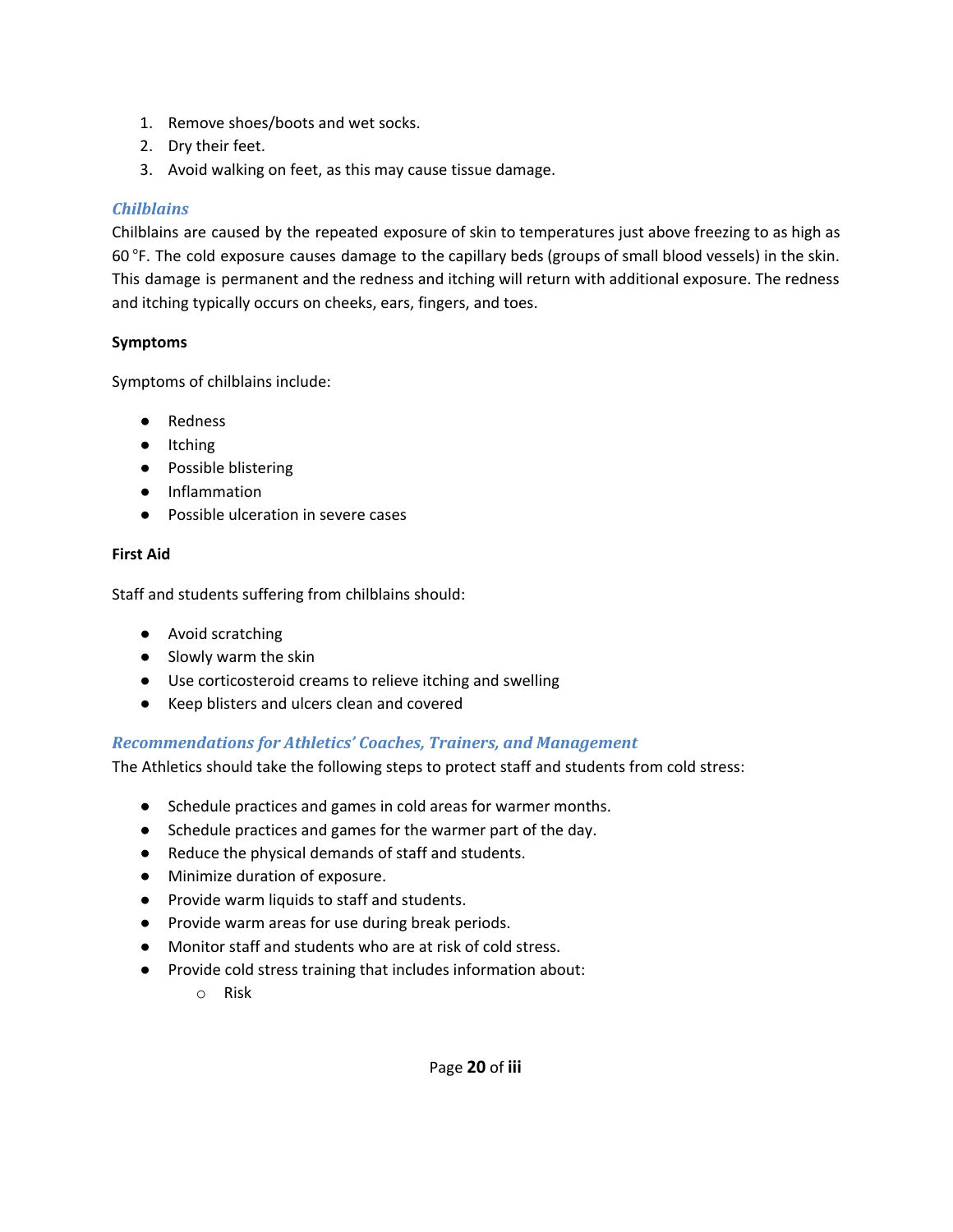- o Prevention
- o Symptoms
- o The importance of monitoring yourself and others for symptoms
- o Treatment
- o Personal protective equipment

#### *Recommendations for Staff and Students*

Staff and students should avoid exposure to extremely cold temperatures when possible. When cold environments or temperatures cannot be avoided, staff and students should follow these recommendations to protect themselves from cold stress:

- Wear appropriate clothing.
	- o Wear several layers of loose clothing. Layering provides better insulation.
	- $\circ$  Tight clothing reduces blood circulation. Warm blood needs to be circulated to the extremities.
	- $\circ$  When choosing clothing, be aware that some clothing may restrict movement resulting in a hazardous situation.
- Make sure to protect the ears, face, hands and feet in extremely cold weather.
	- o Boots should be waterproof and insulated.
	- $\circ$  Wear a hat; it will keep your whole body warmer. (Hats reduce the amount of body heat that escapes from your head.)
- Move into warm locations during work breaks; limit the amount of time outside on extremely cold days.
- Carry cold weather gear, such as extra socks, gloves, hats, jacket, blankets, a change of clothes and a thermos of hot liquid.
- Include a thermometer and chemical hot packs in your first aid kit.
- Avoid touching cold metal surfaces with bare skin.
- Monitor your physical condition and that of others.

### <span id="page-20-0"></span>**7.2.2 Heat Injuries and Illnesses**

#### *Heat Stroke*

Heat stroke is the most serious heat-related disorder. It occurs when the body becomes unable to control its temperature: the body's temperature rises rapidly, the sweating mechanism fails, and the body is unable to cool down. When heat stroke occurs, the body temperature can rise to 106 degrees Fahrenheit or higher within 10 to 15 minutes. Heat stroke can cause death or permanent disability if emergency treatment is not given.

### **Symptoms**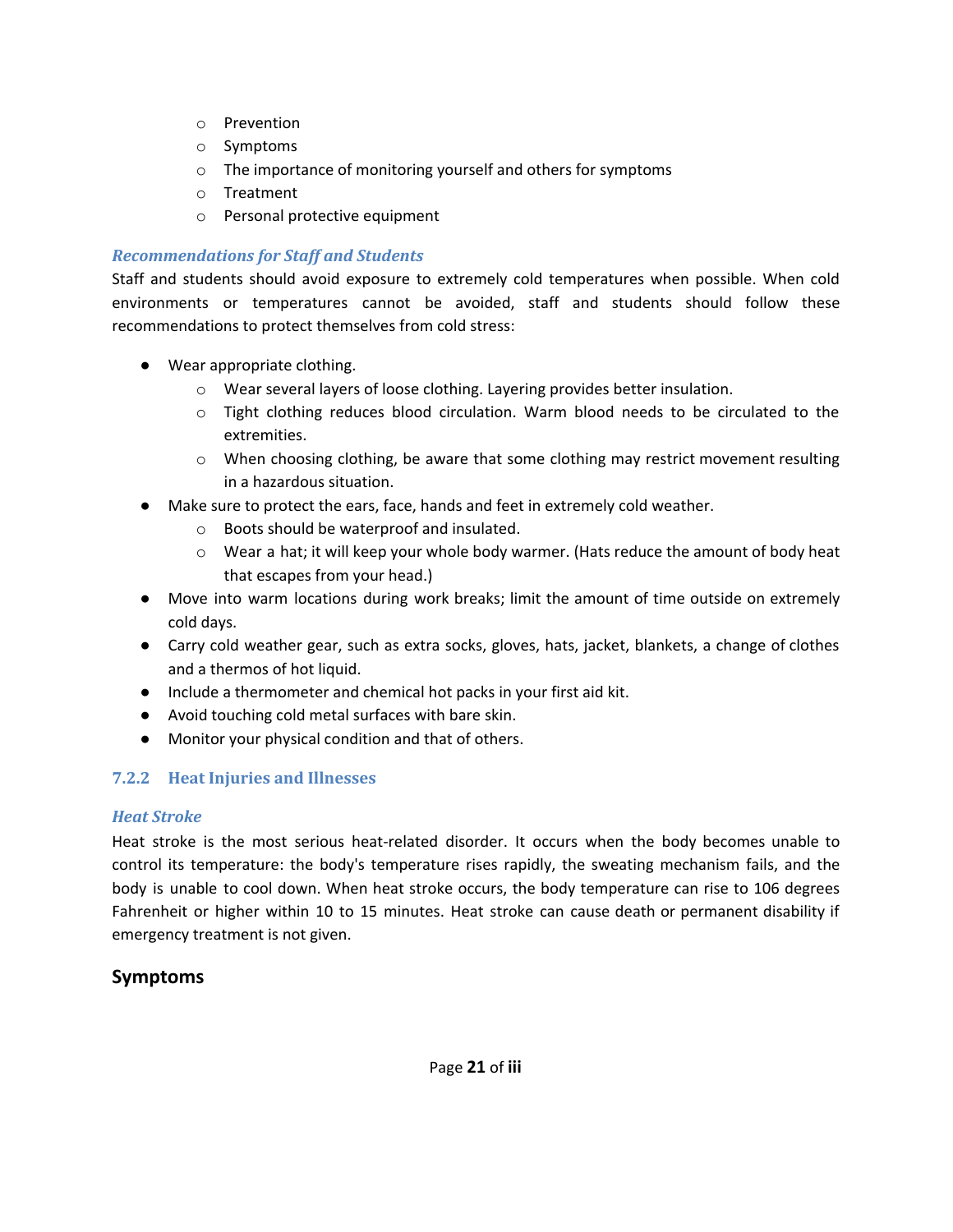Symptoms of heat stroke include:

- Hot, dry skin or profuse sweating
- Hallucinations
- Chills
- Throbbing headache
- High body temperature
- Confusion/dizziness
- Slurred speech

#### **First Aid**

Take the following steps to treat a staff member or student with heat stroke:

- 1. Call 911 and notify their supervisor.
- 2. Move the sick worker to a cool shaded area.
- 3. Cool the worker using methods such as:
- 4. Soaking their clothes with water.
- 5. Spraying, sponging, or showering them with water.
- 6. Fanning their body.

#### *Heat Exhaustion*

Heat exhaustion is the body's response to an excessive loss of the water and salt, usually through excessive sweating. Staff and students most prone to heat exhaustion are those that are elderly, have high blood pressure, and those working in a hot environment.

#### **Symptoms**

Symptoms of heat exhaustion include:

- Heavy sweating
- Extreme weakness or fatigue
- Dizziness, confusion
- Nausea
- Clammy, moist skin
- Pale or flushed complexion
- Muscle cramps
- Slightly elevated body temperature
- Fast and shallow breathing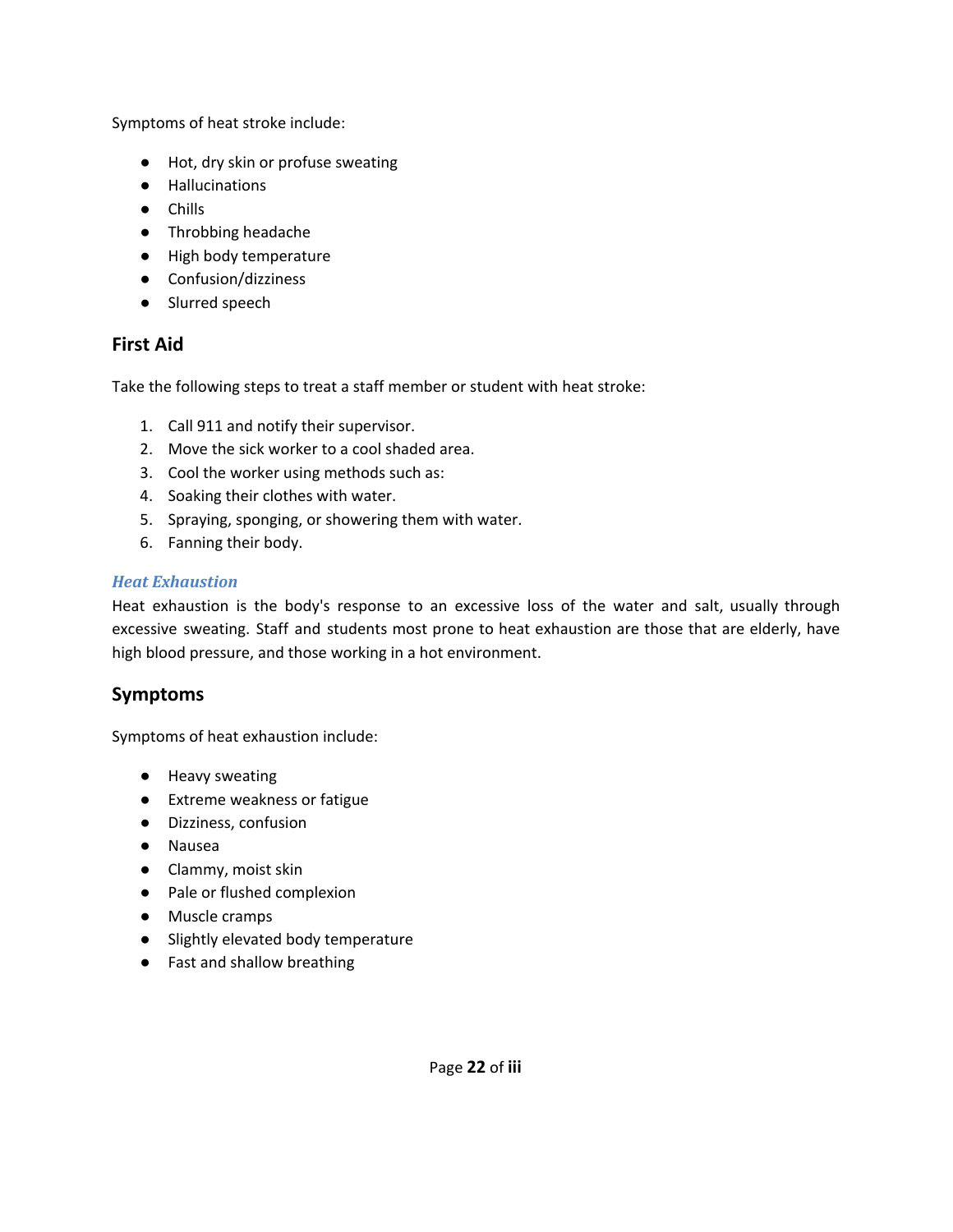### **First Aid**

Treat a staff member or a student suffering from heat exhaustion with the following:

- 1. Have them rest in a cool, shaded or air-conditioned area.
- 2. Have them drink plenty of water or other cool, nonalcoholic beverages.
- 3. Have them take a cool shower, bath, or sponge bath.

#### *Heat Syncope*

Heat syncope is a fainting (syncope) episode or dizziness that usually occurs with prolonged standing or sudden rising from a sitting or lying position. Factors that may contribute to heat syncope include dehydration and lack of acclimatization.

#### **Symptoms**

Symptoms of heat syncope include:

- Light-headedness
- Dizziness
- Fainting

#### **First Aid**

Staff and students with heat syncope should:

- 1. Sit or lie down in a cool place when they begin to feel symptoms.
- 2. Slowly drink water, clear juice, or a sports beverage.

#### *Heat Cramps*

Heat cramps usually affect staff and students who sweat a lot during strenuous activity. This sweating depletes the body's salt and moisture levels. Low salt levels in muscles causes painful cramps. Heat cramps may also be a symptom of heat exhaustion.

### **Symptoms**

Muscle pain or spasms usually in the abdomen, arms, or legs.

#### **First Aid**

Staff and students with heat cramps should:

1. Stop all activity, and sit in a cool place.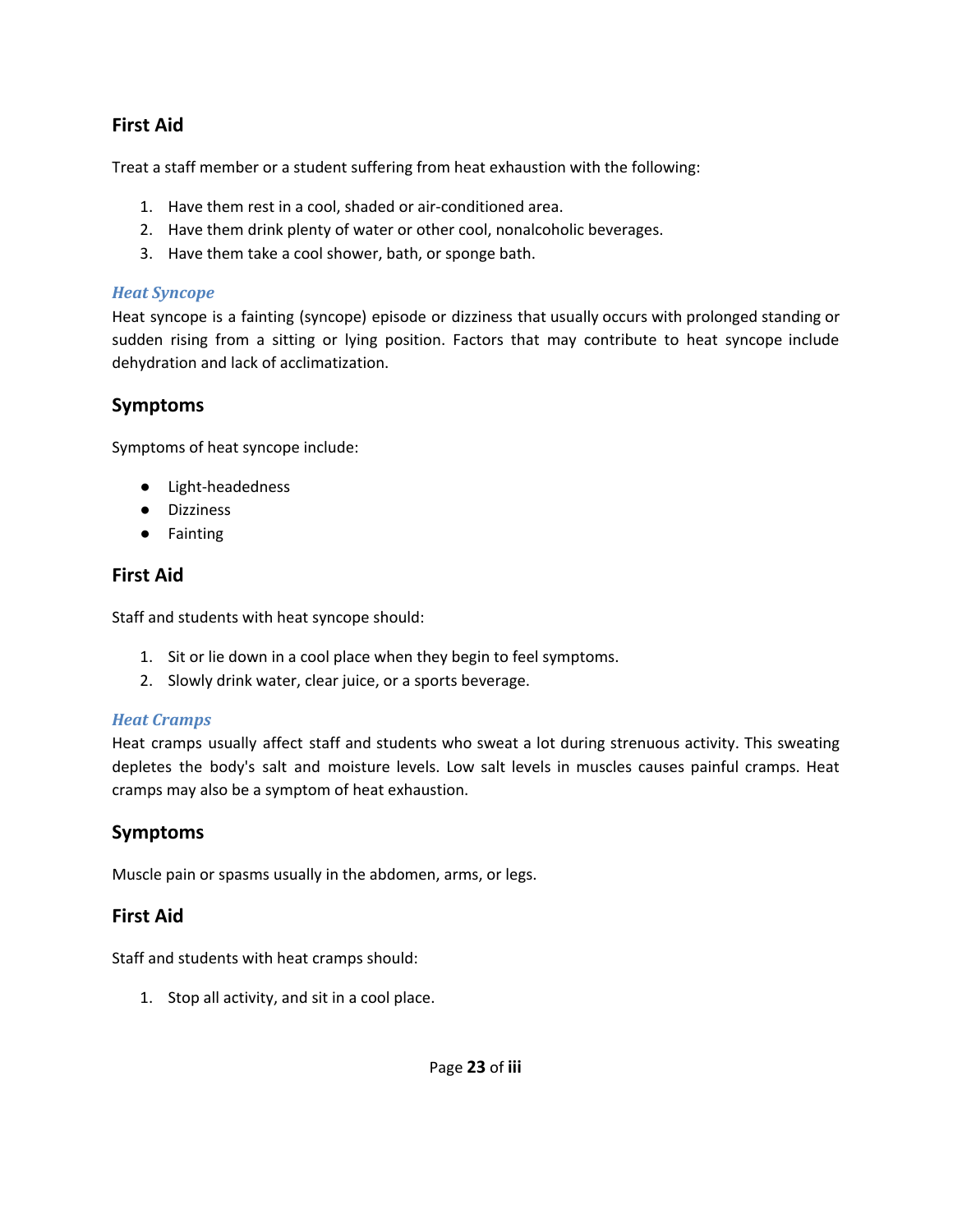- 2. Drink clear juice or a sports beverage.
- 3. Do not return to strenuous activities for a few hours after the cramps subside because further exertion may lead to heat exhaustion or heat stroke.
- 4. Seek medical attention if any of the following apply:
	- a. The person has heart problems.
	- b. The person is on a low-sodium diet.
	- c. The cramps do not subside within one hour.

#### *Heat Rash*

Heat rash is a skin irritation caused by excessive sweating during hot, humid weather.

#### **Symptoms**

Symptoms of heat rash include:

- Heat rash looks like a red cluster of pimples or small blisters.
- It is more likely to occur on the neck and upper chest, in the groin, under the breasts, and in elbow creases.

#### **First Aid**

Staff and students experiencing heat rash should:

- Try to stay in a cooler, less humid environment when possible.
- Keep the affected area dry.
- Dusting powder may be used to increase comfort.

#### *Recommendations for Athletics' Coaches, Trainers, and Management*

Athletic staff should take the following steps to protect staff and students from heat stress:

- Schedule practices and games for the cooler part of the day.
- Acclimatize staff and students by exposing them for progressively longer periods to hot environments.
- Reduce the physical demands of staff and students.
- Minimize exposure.
- Provide cool water or liquids to staff and students.
- Avoid alcohol, and drinks with large amounts of caffeine or sugar.
- Provide rest periods with water breaks.
- Provide cool areas for use during break periods.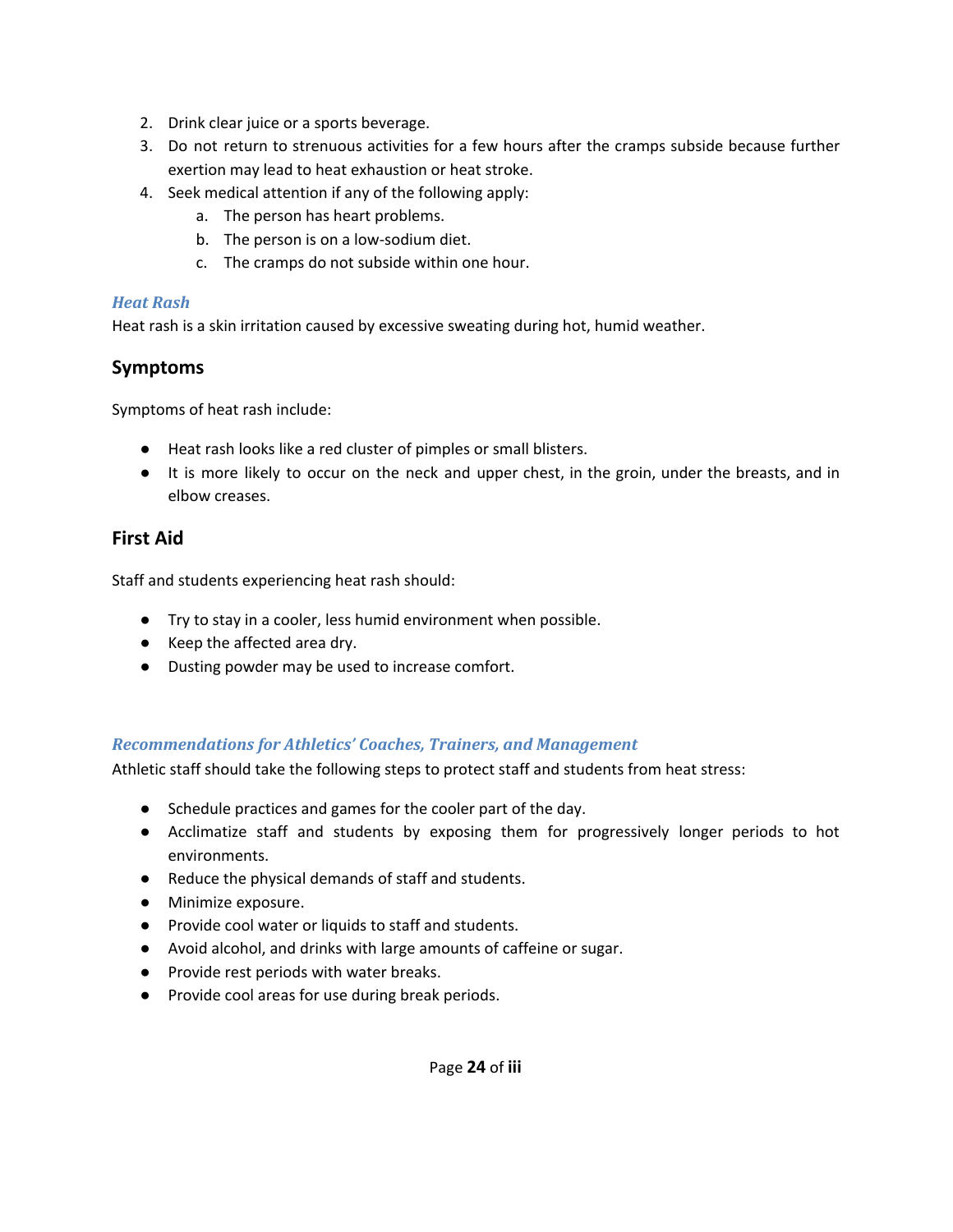- Monitor staff and students who are at risk of heat stress.
- Provide heat stress training that includes information about:
	- o Risk
	- o Prevention
	- Symptoms
	- The importance of monitoring yourself and others for symptoms
	- Treatment
	- Personal protective equipment

#### *Recommendations for Staff and students*

Staff and students should avoid exposure to extreme heat, sun exposure, and high humidity when possible. When these exposures cannot be avoided, staff and students should take the following steps to prevent heat stress:

- Wear light-colored, loose-fitting, breathable clothing such as cotton.
- Avoid non-breathing synthetic clothing.
- Gradually build up to heavy work.
- Schedule heavy work during the coolest parts of day.
- Take more breaks in extreme heat and humidity.
- Take breaks in the shade or a cool area when possible.
- Drink water frequently. Drink enough water that you never become thirsty. Approximately 1 cup every 15-20 minutes.
- Avoid alcohol, and drinks with large amounts of caffeine or sugar.
- Be aware that protective clothing or personal protective equipment may increase the risk of heat stress.
- Monitor your physical condition and that of your others.

### <span id="page-24-0"></span>**7.2.3 Heat Index**

The heat index is a method to determine the risk of heat-related illnesses for outdoor activities, what actions are needed to protect staff and students, and when those actions are triggered. Please refer to Simmons' internal policy regarding heat index for details.

# <span id="page-24-1"></span>**8.0 INDOOR SWIMMING POOL**

### <span id="page-24-2"></span>**8.1 Chemical Safety**

Chemicals are added to pool water to kill disease-causing germs, maximize the efficacy of the disinfection process (for example, pH control), improve water quality, stop corrosion and scaling of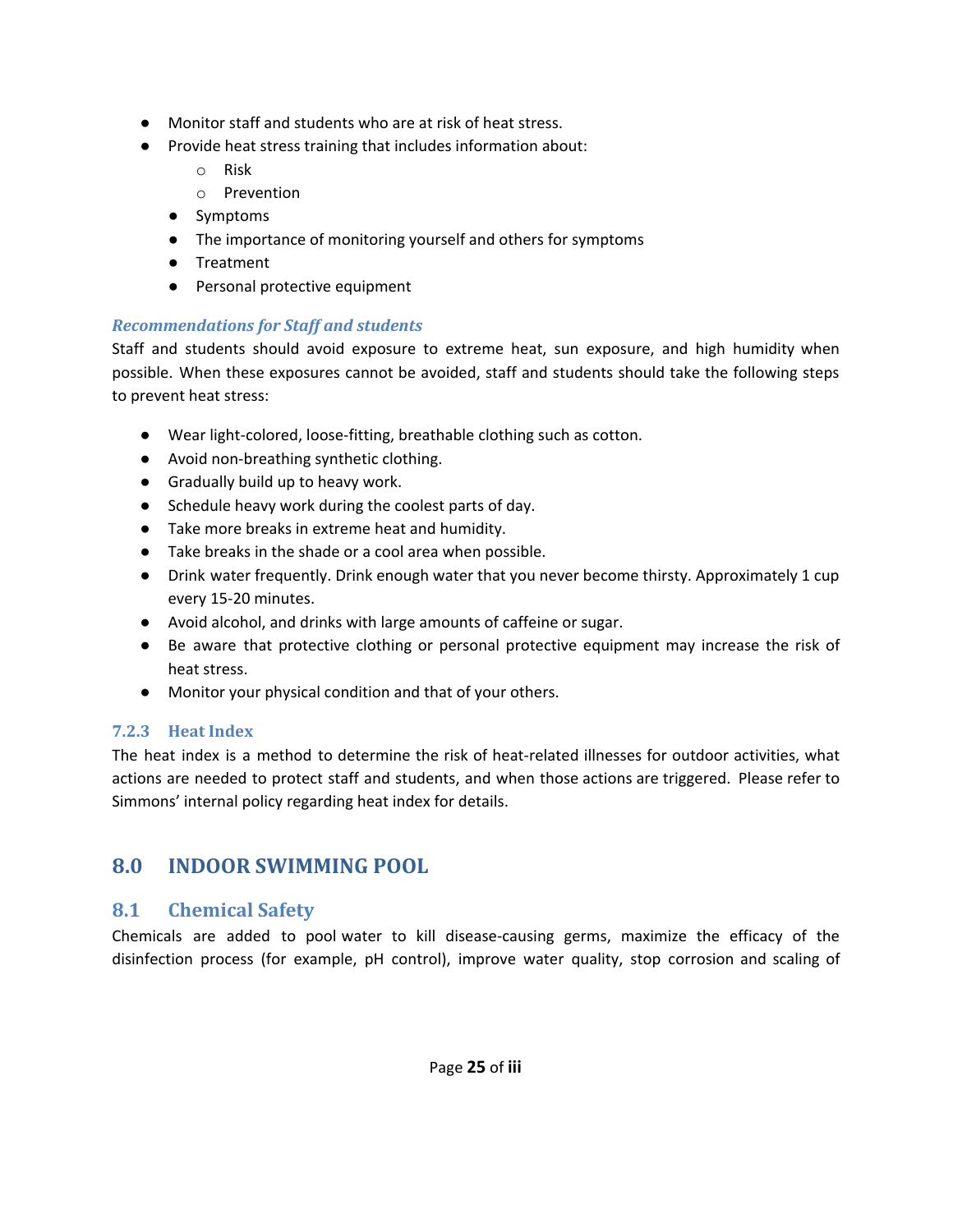equipment, and protect against algal growth. However, pool chemicals can also lead to injury when mixed together or when appropriate personal protective equipment is not used during handling.

The following recommendations are based on a review of reports of pool chemical–associated injuries:

- Get trained in pool chemical safety (for example, during operator training course)
- Ask for help if you are NOT trained for specific tasks
- Read entire product label or Safety Data Sheet (SDS) before using
- Learn your Simmons' Emergency Response Procedures and practices steps (for example: evacuation)
- Wear appropriate safety equipment (for example, safety goggles, face shield, arm extended gloves, and mask)
- Read chemical product label before each use
- Handle in a well-ventilated area
- Open one product container at a time and close it before opening another
- Minimize dust, fumes, and splashes
- Measure carefully
- Never mix chlorine products with acid; this could create toxic gases. Different pool chemicals (for example, different types of chlorine products) with each other or with any other substance
- Only pre-dissolve pool chemicals when directed by product label. If product label directs pre-dissolving, add pool chemical to water; NEVER add water to pool chemical because violent (potentially explosive) reaction can occur

### <span id="page-25-0"></span>**8.2 MADPH Requirements**

The MADPH requires the following for swimming pools:

- An annual pool permit
- Health restrictions including but not limited to:
	- o No person having a communicable disease shall work at a swimming pool
	- o No bather shall enter the pool unless (s)he takes a cleansing shower
	- o No bather shall wear a bathing suit, which is not clean
	- $\circ$  No one with a fever, cough, cold, inflammation of the eyes, nasal, or ear discharges are allowed in the pool
	- o No person with open sores or other evidence of skin disease is not permitted in the pool
	- o No spitting onto the floor adjacent to the pool or into the pool
	- $\circ$  No glass except shatterproof light shields are permitted in the pool or within 8 feet of the pool
	- $\circ$  No one is permitted to throw or bring any object that may carry contamination or endanger the health and safety of others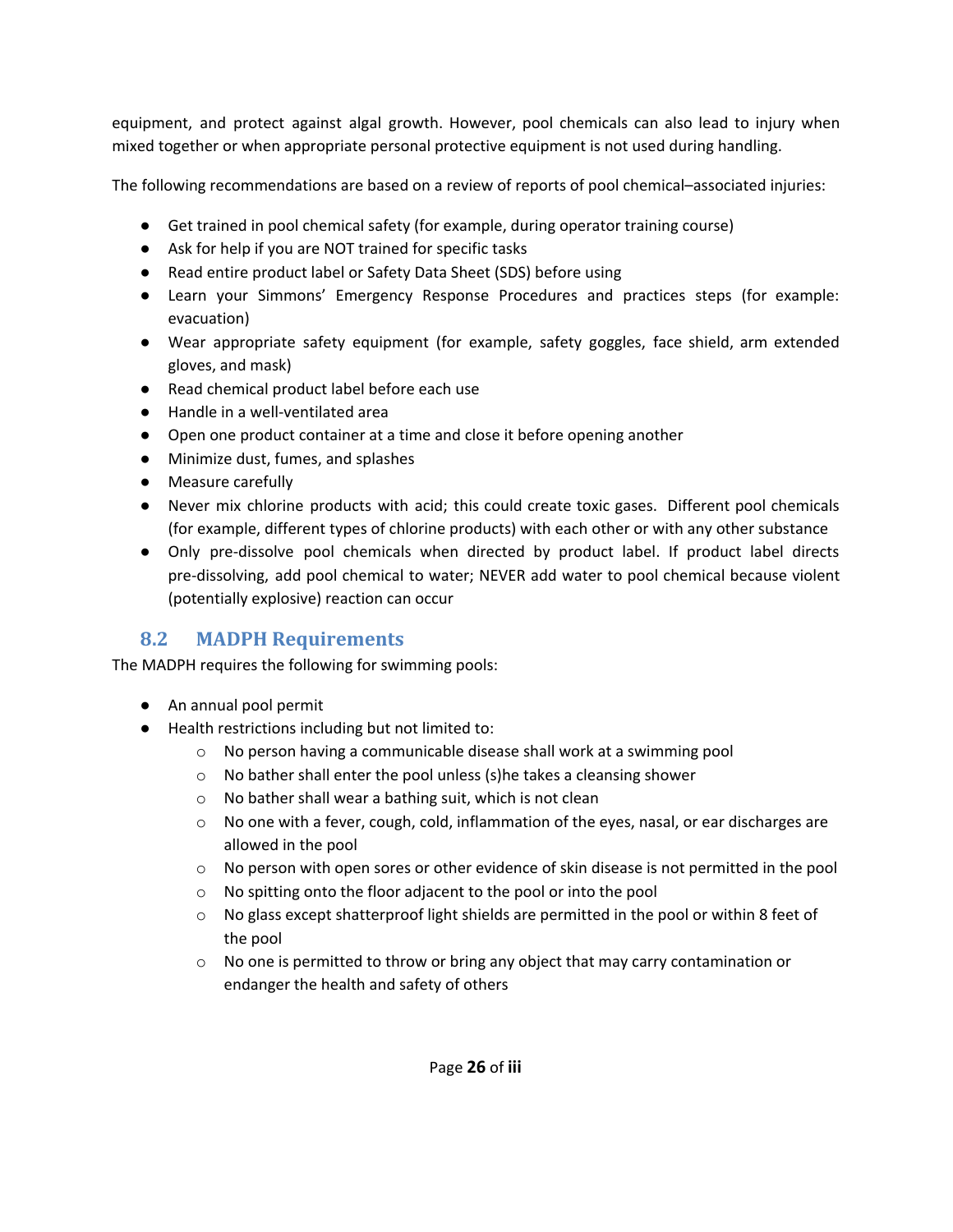- o No one is permitted to use the pool alone
- o Do not use the pool under the influence of alcohol or drugs (prescription and non-prescription). NOTE: If you have a doctor's note stating that you are able to use the pool while taking prescription or non-prescription drugs, then you are permitted to use the pool.
- $\circ$  Do not use the pool if you have a medical condition (e.g., pregnancy, heart disease, diabetes, high or low blood pressure) unless you consult with your physician and receive a note that you are permitted to use the pool.
- o Use of oils and body lotion is prohibited.
- Signage near entrances reminding people to bath before entering and the statements above
- A clock with a large dial located in an area, where it is easily readable by people within the pool
- One lifeguard for each 25 pool users
- Red Cross, Royal Bronze, Boy Scouts, or YMCA, CPR, and First Aid certified lifeguards
- If no lifeguard is required by MADPH, then a warning sign must be posted
- Lifeguards must wear red or bright orange bathing suits, red or bright orange jackets with the word "GUARD" printed in 4-inch lettering on the back
- Simmons will provide whistles and bull horns or other amplification devices to lifeguards
- One ring buoy (if water surface area is greater than 2,000 square feet)
- First aid kit
- Emergency communication system
- Wastewater disposal
- Bacterial Quality
	- $\circ$  Testing in accordance with Standard Methods for the Examination of Water and Wastewater (APHA)
	- o No pool water sample shall:
		- Contain more than 200 bacteria per milliliter, as determined by the standard (35°C) Agar plate count, or show a positive test (confirmed test) for coliform organisms in any of the five 10-milliliter portions of a sample or more than 1.0 coliform organism per 50 milliliters when the membrane filter test is used; and
		- Show a positive test (confirmed test) for pseudomonas aeruginosa organisms in any of the five 10 milliliter portions of a sample or more than 1.0 pseudomonas aeruginosa organisms per 100 milliliters when the membrane filter test is used.
- Chemical Standards
	- o 1.0-3.0 parts per million free chlorine
	- o 0.0-0.2 ppm combined chlorine
	- o 2.0-6.0 ppm bromine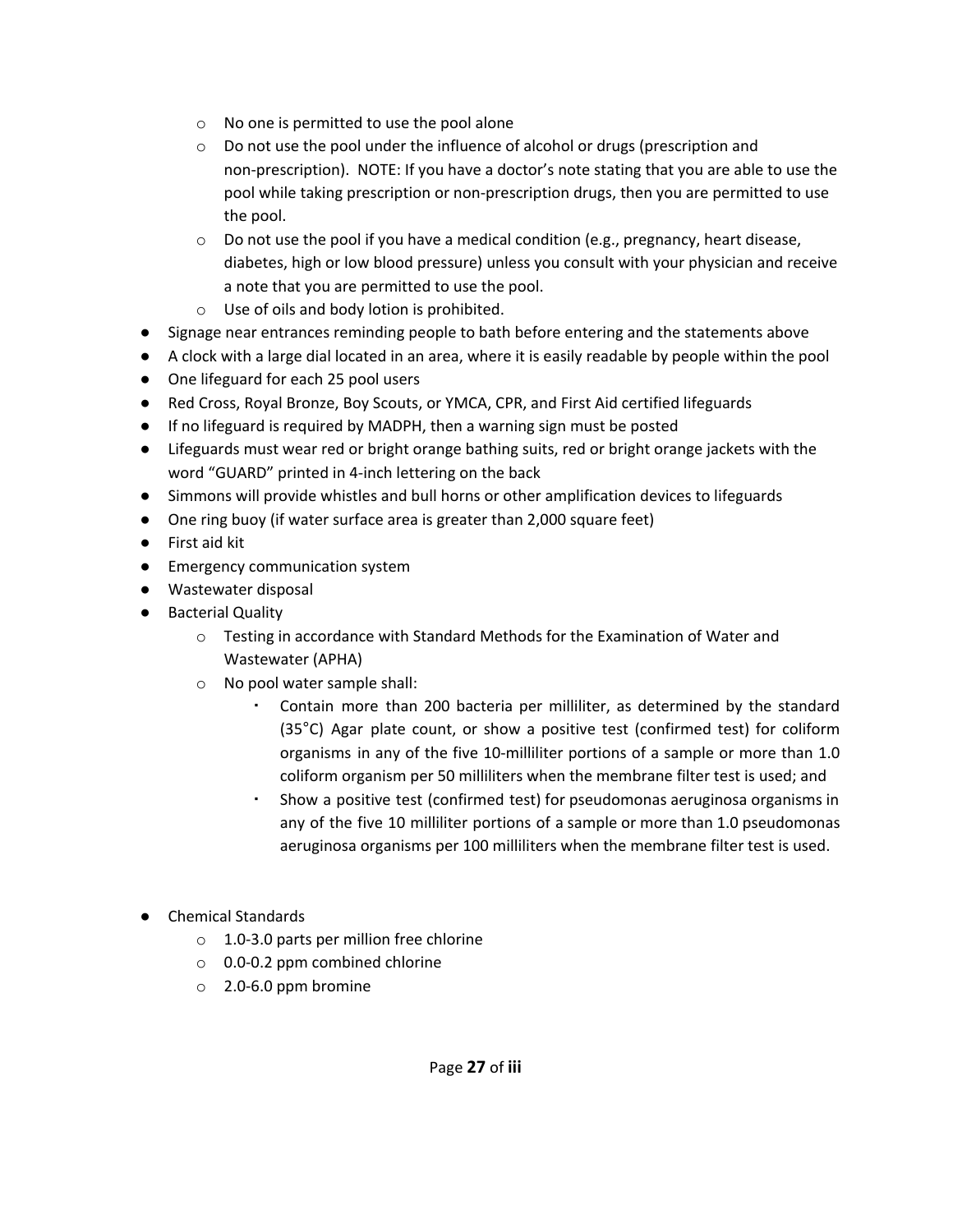- $\circ$  Test for residual disinfectant four times daily or more often if required to do so by MADPH or Boston Public Health Commission (BPHC)
- $\circ$  Hydrogen-ion concentration (pH) at same time as residual disinfectant or more often if required to do so by MADPH or BPHC
- $\circ$  Alkalinity and calcium hardness weekly or more often if required to do so by MADPH or BPHC
- o Check monitoring systems at least once every 24 hours
- Unbreakable thermometer
- Working and calibrated testing equipment (e.g., no signs of damage) with reagents less than one year old
- A black 6-inch disc to test visibility
- Turnover rates for filtration system is once every eight hours
- Temperature cannot exceed 104°F
- Temperature is checked at same as residual disinfectant and pH are checked by operator
- The pool will be closed if the fore-mentioned parameters (bacterial quality through temperature) are not met
- **●** All testing must be recorded and records are maintained by Director of Aquatics
- The entire pool area and bathhouses must be maintained in good repair and in a safe and sanitary manner

# <span id="page-27-0"></span>**9.0 LAUNDRY**

Laundering will be performed by a designated person when needed. Below are the hazards associated with laundry:

- Bloodborne pathogens See Simmons' Exposure Control Plan
- Back injuries See Section 4.0
- Heat stress See Section 7.0
- Slips, trips, and falls See Section 4.0
- Noise See Section 4.0
- Machine hazards See Section 4.0 and the information provided below

### <span id="page-27-1"></span>**9.1 Washer Safety**

Inspect hoses for cracks. Contact Buildings and Grounds if the hoses need to be replaced.

The water that leaves the washing machine during the spin cycle is ejected forcefully. Find the rubber hose that takes the dirty water down the drain and make sure the hose is securely connected at the drain, so the force of the water doesn't push the hose out, spraying the laundry room with dirty water. If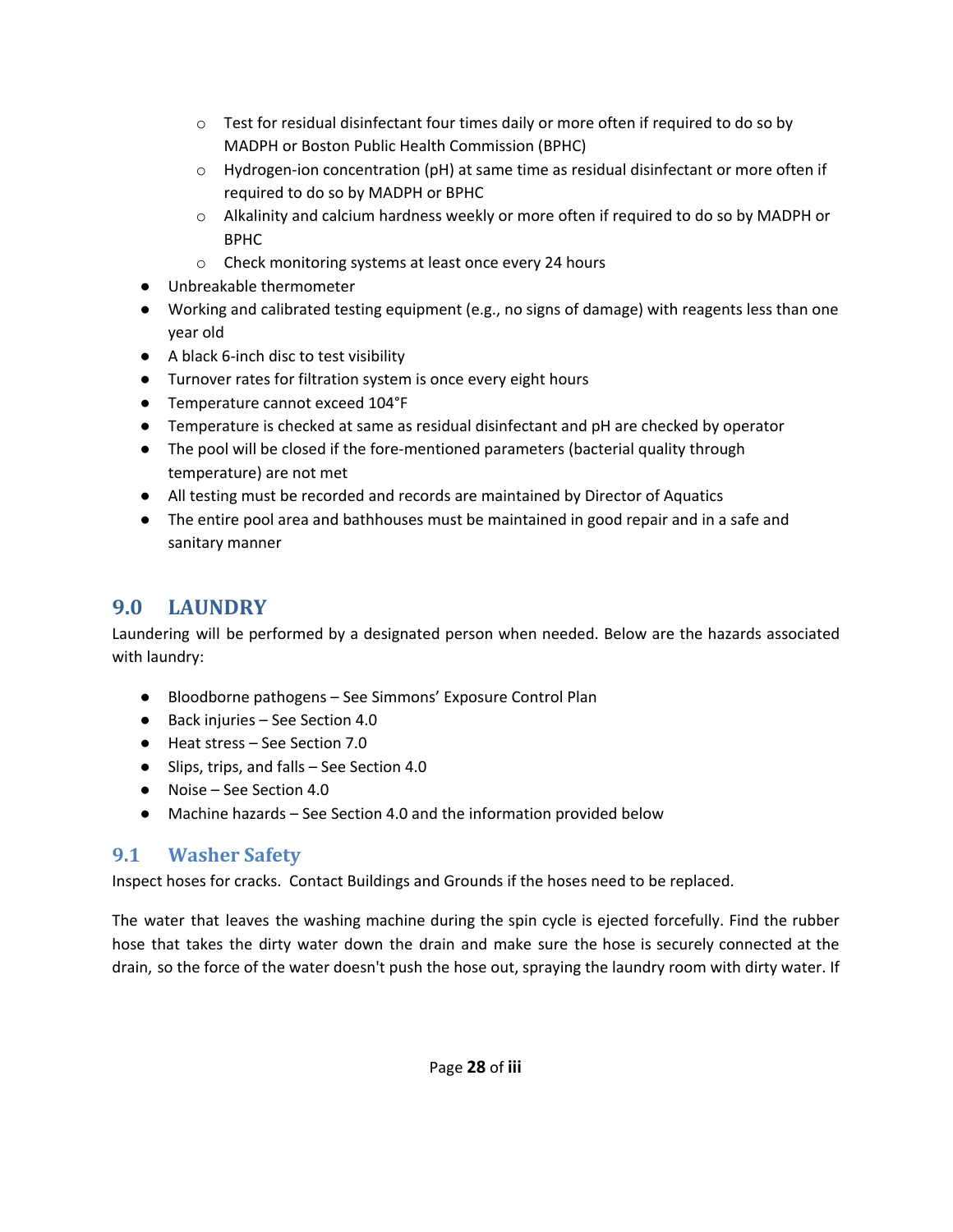the hose flows into a utility sink instead, be sure you never leave anything in the sink that could float around and ultimately block the sink drain, causing water to flood your laundry room.

### <span id="page-28-0"></span>**9.2 Dryer Safety**

Below are some dryer safety tips:

- Mandatory cleaning of the lint filter after each dryer cycle. Routine cleaning of the backside of the dryer where lint and dust can collect.
- Visually inspect the venting system behind the dryer for any signs of damage, crushing or restriction. Contact Buildings and Grounds to replace vent.
- Never operate a clothes dryer without a lint filter or operate with a lint filter that is damaged, loose or clogged. Contact Buildings and Grounds to replace lint filter.
- Never dry rubber, foam or plastic in the clothes dryer.
- Never dry any article with explicit care instructions that state "Dry away from heat".
- Never dry glass fiber materials.
- Never dry clothes or other items that have come into contact with flammable items such as: alcohol, cooking oils, gasoline and the like. Such items should be dried outdoors or in a well-ventilated room away from any heat source.

### <span id="page-28-1"></span>**10.0 WASTE DISPOSAL**

Chemical and biological waste may be generated by Athletics. As a result, this section outlines the proper methods for disposing of these waste streams. Refer to Athletics' Waste Flowchart for details.

### <span id="page-28-2"></span>**10.1 Chemical Waste**

Safe and environmentally sound management of hazardous waste is an integral part of Simmons environmental management mission. Failure to comply with regulatory requirements can resulted in significant fines and liability, increased costs, and adverse publicity. Simmons is committed to meeting stringent federal, state, and local hazardous waste regulations. Responsibility for compliance with hazardous waste regulations begins with those generating waste material.

In the Athletics Department, hazardous chemicals that have been used and are no longer needed *may be* classified as hazardous waste. Because of the volume of hazardous waste generated and accumulated by Simmons, it is designated as a "small quantity generator", SQG, of hazardous waste. This category places numerous requirements, obligations, restrictions, etc., on how waste must be stored, managed, disposed, etc. Although beyond the scope of this program, a brief description of the critical requirements that are relevant to the Athletics Department is provided below.